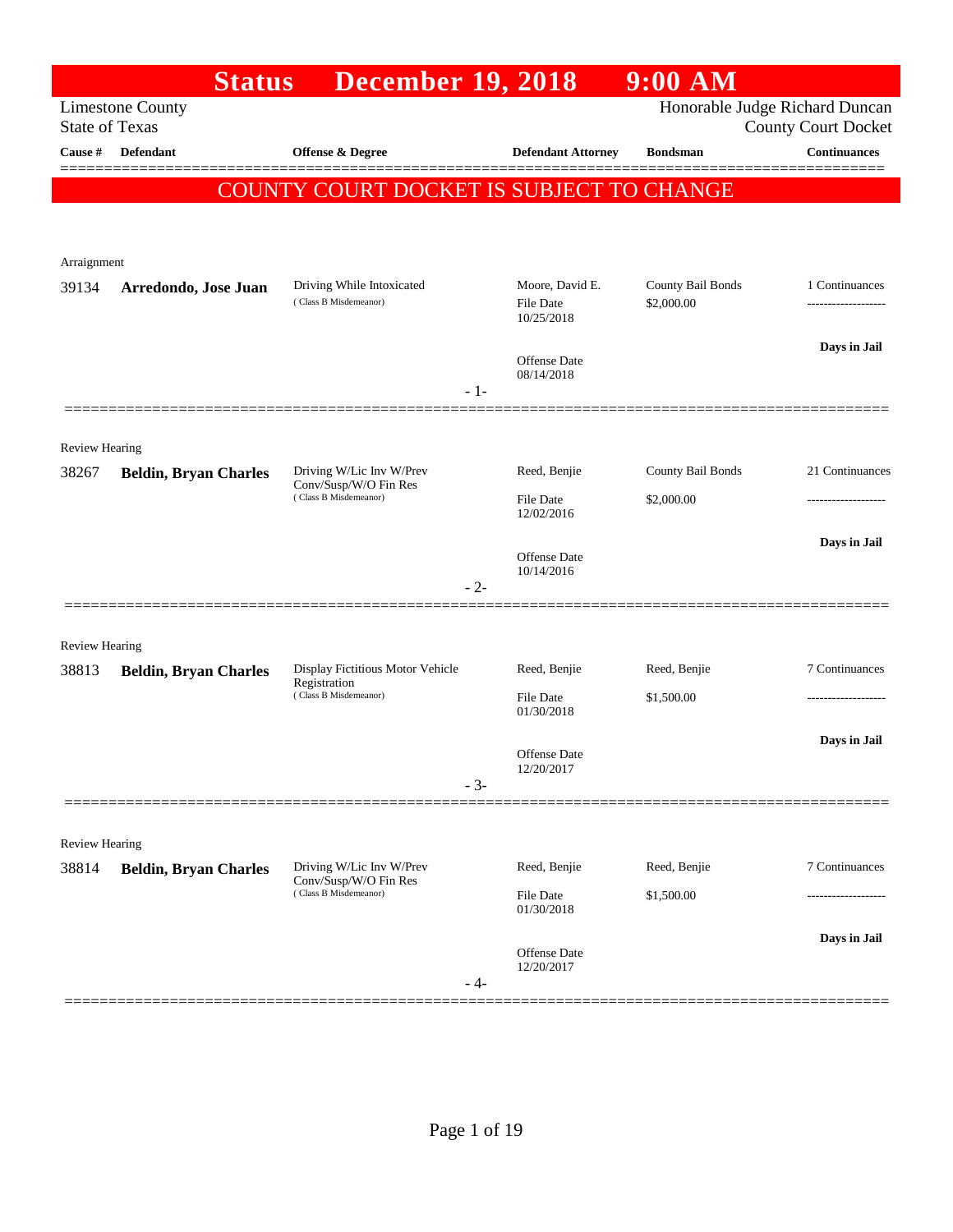|                       | <b>Status</b>                  | <b>December 19, 2018</b>                   |                                | $9:00$ AM           |                                                              |
|-----------------------|--------------------------------|--------------------------------------------|--------------------------------|---------------------|--------------------------------------------------------------|
| <b>State of Texas</b> | <b>Limestone County</b>        |                                            |                                |                     | Honorable Judge Richard Duncan<br><b>County Court Docket</b> |
| Cause $\#$            | <b>Defendant</b>               | <b>Offense &amp; Degree</b>                | <b>Defendant Attorney</b>      | <b>Bondsman</b>     | <b>Continuances</b>                                          |
|                       |                                | COUNTY COURT DOCKET IS SUBJECT TO CHANGE   |                                |                     |                                                              |
|                       |                                |                                            |                                |                     |                                                              |
| <b>Status Hearing</b> |                                |                                            |                                |                     |                                                              |
| 39095                 | <b>Childers, John Henry</b>    | Poss Marij <2oz                            |                                | County Bail Bonds   | 1 Continuances                                               |
|                       |                                | (Class B Misdemeanor)                      | <b>File Date</b><br>10/01/2018 | \$2,000.00          |                                                              |
|                       |                                |                                            |                                |                     | Days in Jail                                                 |
|                       |                                |                                            | Offense Date<br>08/15/2018     |                     |                                                              |
|                       |                                | $-5-$                                      |                                |                     |                                                              |
| <b>Status Hearing</b> |                                |                                            |                                |                     |                                                              |
| 39037                 | <b>Clark, Paige Nichole</b>    | Poss Marij <2oz                            | Reed, Justin                   | County Bail Bonds   | 3 Continuances                                               |
|                       |                                | (Class B Misdemeanor)                      | File Date<br>08/03/2018        | \$2,500.00          |                                                              |
|                       |                                |                                            | <b>Offense</b> Date            |                     | Days in Jail                                                 |
|                       |                                | - 6-                                       | 06/30/2018                     |                     |                                                              |
|                       |                                |                                            |                                |                     |                                                              |
| Plea Hearing          |                                |                                            |                                |                     |                                                              |
| 38952                 | <b>Costello, Chase Phillip</b> | Harrassment<br>(Class B Misdemeanor)       | Reed, Benjie                   | County Bail Bonds   | 6 Continuances                                               |
|                       |                                |                                            | File Date<br>05/18/2018        | \$1,000.00          |                                                              |
|                       |                                |                                            | Offense Date                   |                     | Days in Jail                                                 |
|                       |                                | $-7-$                                      | 02/21/2018                     |                     |                                                              |
|                       |                                |                                            |                                |                     |                                                              |
| <b>Status Hearing</b> |                                |                                            |                                |                     |                                                              |
| 39109                 | <b>Cravey, Gary Royal</b>      | Driving While Intoxicated/Open Cont<br>2nd | Sanders, Raymond L.            | Freebird Bail Bonds | 1 Continuances                                               |
|                       |                                | (Class A Misdemeanor)                      | <b>File Date</b><br>10/10/2018 | \$3,000.00          |                                                              |
|                       |                                |                                            |                                |                     | Days in Jail                                                 |
|                       |                                |                                            | Offense Date<br>08/15/2018     |                     |                                                              |
|                       |                                | $-8-$                                      |                                |                     |                                                              |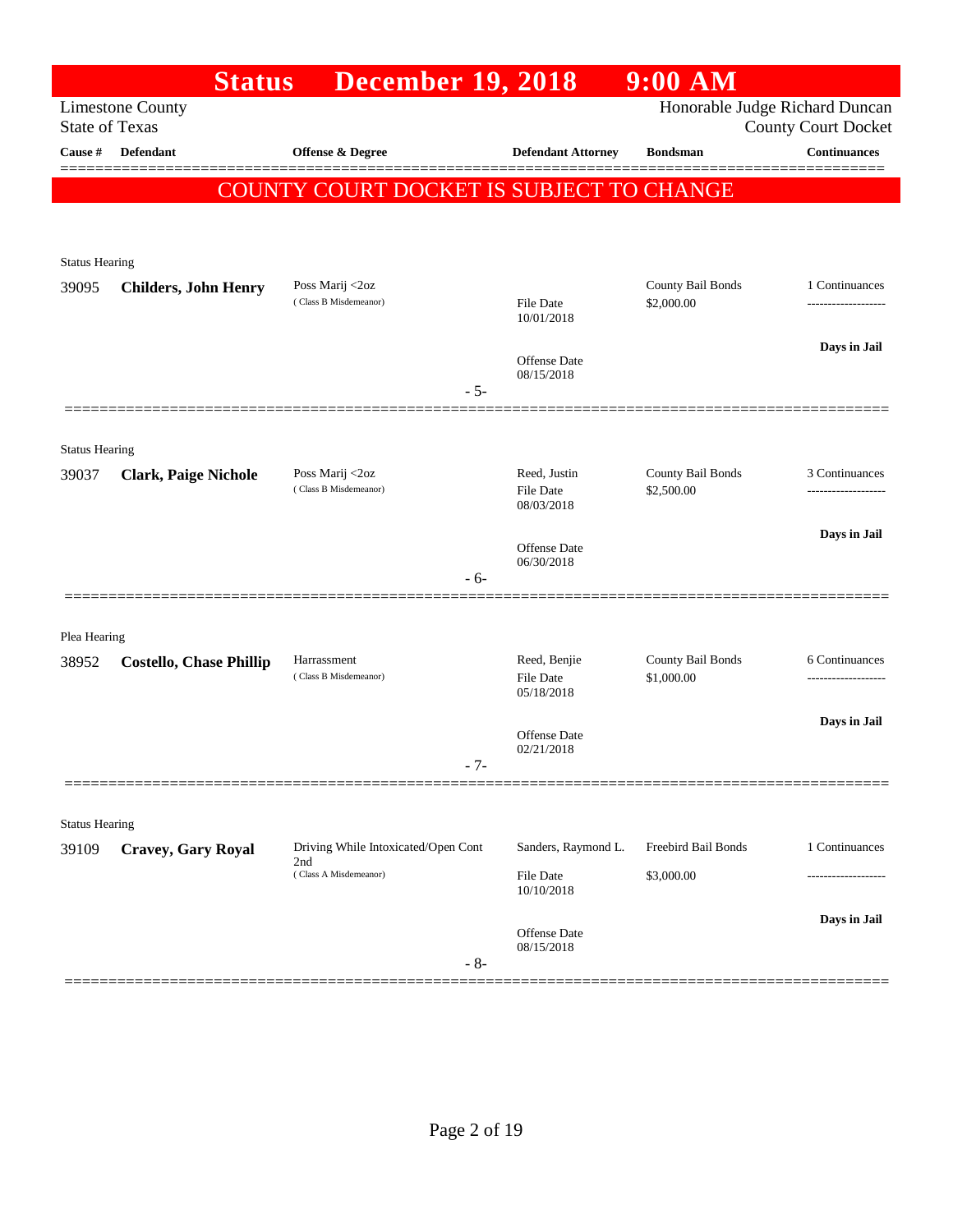|                       | <b>Status</b>            | <b>December 19, 2018</b>                          |        |                                   | $9:00$ AM           |                                                   |
|-----------------------|--------------------------|---------------------------------------------------|--------|-----------------------------------|---------------------|---------------------------------------------------|
| <b>State of Texas</b> | <b>Limestone County</b>  |                                                   |        |                                   |                     | Honorable Judge Richard Duncan                    |
| Cause #               | <b>Defendant</b>         | Offense & Degree                                  |        | <b>Defendant Attorney</b>         | <b>Bondsman</b>     | <b>County Court Docket</b><br><b>Continuances</b> |
|                       |                          |                                                   |        |                                   |                     |                                                   |
|                       |                          | <b>COUNTY COURT DOCKET IS SUBJECT TO CHANGE</b>   |        |                                   |                     |                                                   |
|                       |                          |                                                   |        |                                   |                     |                                                   |
| <b>Status Hearing</b> |                          |                                                   |        |                                   |                     |                                                   |
| 39106                 | Damiata, Nicholas        | Criminal Trespass                                 |        | Moore, David E.                   | County Bail Bonds   | 1 Continuances                                    |
|                       | Edward                   | (Class B Misdemeanor)                             |        | <b>File Date</b>                  | \$2,000.00          |                                                   |
|                       |                          |                                                   |        | 10/10/2018                        |                     |                                                   |
|                       |                          |                                                   |        | <b>Offense Date</b>               |                     | Days in Jail                                      |
|                       |                          |                                                   | $-9-$  | 09/23/2018                        |                     |                                                   |
|                       |                          |                                                   |        |                                   |                     |                                                   |
| <b>Status Hearing</b> |                          |                                                   |        |                                   |                     |                                                   |
| 39101                 | <b>Duoto, Lacey Ross</b> | Theft Prop >=\$100<\$750<br>(Class B Misdemeanor) |        |                                   | Freebird Bail Bonds | 1 Continuances                                    |
|                       |                          |                                                   |        | <b>File Date</b><br>10/01/2018    | \$1,000.00          | .                                                 |
|                       |                          |                                                   |        |                                   |                     | Days in Jail                                      |
|                       |                          |                                                   |        | <b>Offense Date</b><br>07/19/2018 |                     |                                                   |
|                       |                          |                                                   | $-10-$ |                                   |                     |                                                   |
| <b>Review Hearing</b> |                          |                                                   |        |                                   |                     |                                                   |
| 38972                 | <b>Evans, Cedric</b>     | Poss Marij <2oz                                   |        |                                   | County Bail Bonds   | 1 Continuances                                    |
|                       | <b>McKenzie</b>          | (Class B Misdemeanor)                             |        | <b>File Date</b>                  | \$2,000.00          | .                                                 |
|                       |                          |                                                   |        | 05/30/2018                        |                     |                                                   |
|                       |                          |                                                   |        | Offense Date                      |                     | Days in Jail                                      |
|                       |                          |                                                   | $-11-$ | 02/23/2018                        |                     |                                                   |
|                       |                          |                                                   |        |                                   |                     |                                                   |
| <b>Review Hearing</b> |                          |                                                   |        |                                   |                     |                                                   |
| 38973                 | <b>Evans, Cedric</b>     | Poss Cs Pg $3 < 28g$                              |        |                                   | County Bail Bonds   | 1 Continuances                                    |
|                       | Mckenzie                 | (Class A Misdemeanor)                             |        | <b>File Date</b>                  | \$2,000.00          | .                                                 |
|                       |                          |                                                   |        | 05/30/2018                        |                     |                                                   |
|                       |                          |                                                   |        | <b>Offense Date</b>               |                     | Days in Jail                                      |
|                       |                          |                                                   | $-12-$ | 02/23/2018                        |                     |                                                   |
|                       |                          |                                                   |        |                                   |                     |                                                   |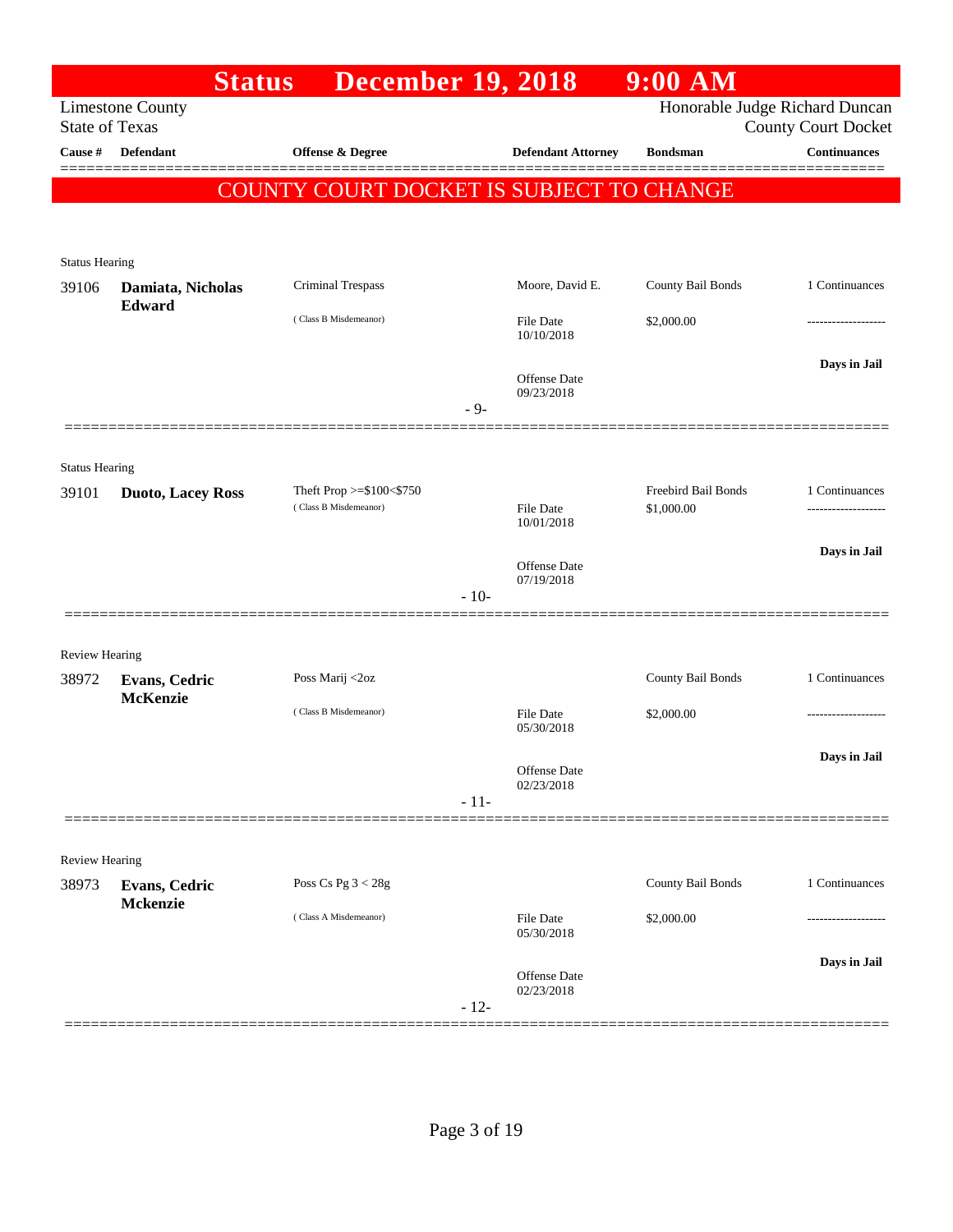|                                | <b>Status</b>                              | <b>December 19, 2018</b>                 |                                   | $9:00$ AM                       |                                |
|--------------------------------|--------------------------------------------|------------------------------------------|-----------------------------------|---------------------------------|--------------------------------|
|                                | <b>Limestone County</b>                    |                                          |                                   |                                 | Honorable Judge Richard Duncan |
| <b>State of Texas</b>          |                                            |                                          |                                   |                                 | <b>County Court Docket</b>     |
| <b>Cause</b> #                 | Defendant                                  | Offense & Degree                         | <b>Defendant Attorney</b>         | <b>Bondsman</b>                 | <b>Continuances</b>            |
|                                |                                            | COUNTY COURT DOCKET IS SUBJECT TO CHANGE |                                   |                                 |                                |
|                                |                                            |                                          |                                   |                                 |                                |
|                                |                                            |                                          |                                   |                                 |                                |
| <b>Status Hearing</b><br>38920 | Ferguson, Daryl Glen,                      | Assault Causes Bodily Injury Family      | Reed, Justin                      | County Bail Bonds               | 5 Continuances                 |
|                                | Jr.                                        | Member                                   |                                   |                                 |                                |
|                                |                                            | (Class A Misdemeanor)                    | <b>File Date</b><br>04/30/2018    | \$3,000.00                      |                                |
|                                |                                            |                                          |                                   |                                 | Days in Jail                   |
|                                |                                            |                                          | Offense Date<br>03/25/2018        |                                 |                                |
|                                |                                            | $-13-$                                   |                                   |                                 |                                |
|                                |                                            |                                          |                                   |                                 |                                |
| <b>Status Hearing</b>          |                                            |                                          |                                   |                                 |                                |
| 38956                          | Garcia, Cesar Cesareo                      | Poss Marij <2oz<br>(Class B Misdemeanor) | Reed, Justin<br>File Date         | County Bail Bonds<br>\$2,000.00 | 6 Continuances                 |
|                                |                                            |                                          | 05/23/2018                        |                                 |                                |
|                                |                                            |                                          |                                   |                                 | Days in Jail                   |
|                                |                                            |                                          | Offense Date<br>04/28/2018        |                                 |                                |
|                                |                                            | $-14-$                                   |                                   |                                 |                                |
|                                |                                            |                                          |                                   |                                 |                                |
| <b>Status Hearing</b>          |                                            |                                          |                                   |                                 |                                |
| 39085                          | <b>Gonzales, Michael</b><br><b>Anthony</b> | Poss Marij >2oz<=4oz                     | Gibson, Brian L.                  | <b>Brian Gibson</b>             | 1 Continuances                 |
|                                |                                            | (Class A Misdemeanor)                    | File Date<br>09/17/2018           | \$5,000.00                      |                                |
|                                |                                            |                                          |                                   |                                 |                                |
|                                |                                            |                                          | Offense Date<br>04/03/2018        |                                 | Days in Jail                   |
|                                |                                            | $-15-$                                   |                                   |                                 |                                |
|                                |                                            |                                          |                                   |                                 |                                |
| <b>Status Hearing</b>          |                                            |                                          |                                   |                                 |                                |
| 38934                          | <b>Gray, Travion Diquin</b>                | Poss Marij <2oz                          |                                   | County Bail Bonds               | 5 Continuances                 |
|                                |                                            | (Class B Misdemeanor)                    | <b>File Date</b><br>05/11/2018    | \$2,000.00                      | -------------------            |
|                                |                                            |                                          |                                   |                                 | Days in Jail                   |
|                                |                                            |                                          | <b>Offense Date</b><br>02/21/2018 |                                 |                                |
|                                |                                            | $-16-$                                   |                                   |                                 |                                |
|                                |                                            |                                          |                                   |                                 |                                |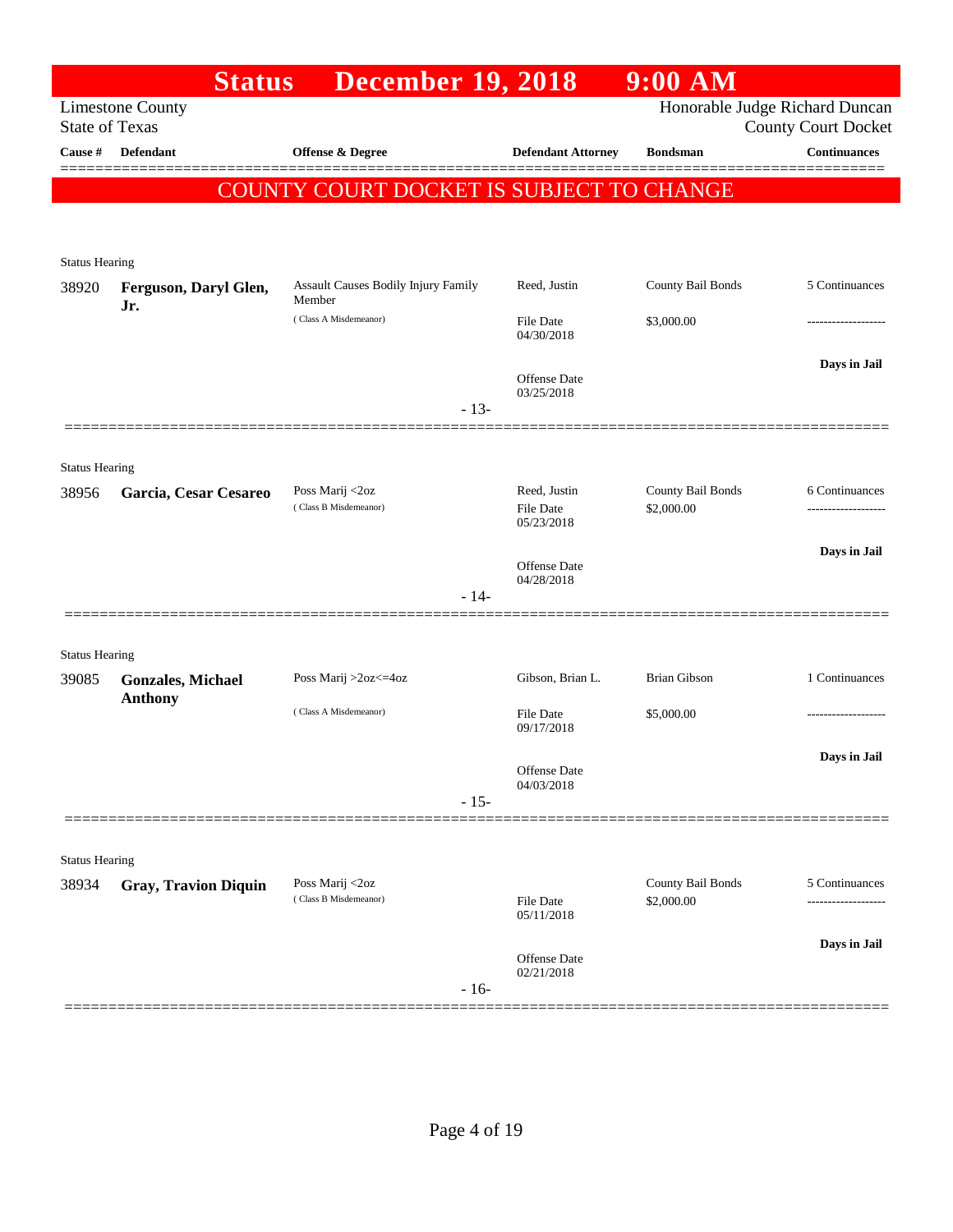|                       | <b>Status</b>               | <b>December 19, 2018</b>                                 |                            | $9:00$ AM                      |                                    |
|-----------------------|-----------------------------|----------------------------------------------------------|----------------------------|--------------------------------|------------------------------------|
| <b>State of Texas</b> | <b>Limestone County</b>     |                                                          |                            | Honorable Judge Richard Duncan | <b>County Court Docket</b>         |
| Cause #               | Defendant                   | Offense & Degree                                         | <b>Defendant Attorney</b>  | <b>Bondsman</b>                | <b>Continuances</b>                |
|                       |                             | COUNTY COURT DOCKET IS SUBJECT TO CHANGE                 |                            |                                |                                    |
|                       |                             |                                                          |                            |                                |                                    |
| <b>Status Hearing</b> |                             |                                                          |                            |                                |                                    |
| 39102                 | <b>Gray, Travion Diquin</b> | Assault Causes Bodily Injury Family<br>Member            |                            | County Bail Bonds              | 2 Continuances                     |
|                       |                             | (Class A Misdemeanor)                                    | File Date<br>10/01/2018    | \$3,000.00                     |                                    |
|                       |                             |                                                          | Offense Date               |                                | Days in Jail                       |
|                       |                             | $-17-$                                                   | 08/13/2018                 |                                |                                    |
|                       |                             |                                                          |                            |                                |                                    |
| Theft By Check        |                             |                                                          |                            |                                |                                    |
| 36645                 | Hamm, Stephanie             | Theft Prop>=\$20<\$500 By Check<br>(Class B Misdemeanor) | Reed, Benjie<br>File Date  | King Bail Bonds<br>\$1,000.00  | 2 Continuances                     |
|                       |                             |                                                          | 10/28/2013                 |                                |                                    |
|                       |                             |                                                          | Offense Date<br>05/31/2013 |                                | Days in Jail                       |
|                       |                             | $-18-$                                                   |                            |                                |                                    |
|                       |                             |                                                          |                            |                                |                                    |
| Arraignment<br>37918  | Hamm, Stephanie             | Theft Prop>=\$20<\$500 By Check                          | Reed, Benjie               |                                | 2 Continuances                     |
|                       |                             | (Class B Misdemeanor)                                    | File Date<br>05/03/2016    |                                | -------------------                |
|                       |                             |                                                          | <b>Offense Date</b>        |                                | Days in Jail                       |
|                       |                             | $-19-$                                                   | 08/26/2014                 |                                |                                    |
|                       |                             |                                                          |                            |                                |                                    |
| Arraignment           |                             |                                                          |                            |                                |                                    |
| 37951                 | Hamm, Stephanie             | Theft Prop>=\$20<\$500 By Check<br>(Class B Misdemeanor) | Reed, Benjie<br>File Date  |                                | 2 Continuances<br>---------------- |
|                       |                             |                                                          | 05/04/2016                 |                                |                                    |
|                       |                             |                                                          | Offense Date<br>07/24/2014 |                                | Days in Jail                       |
|                       |                             | $-20-$                                                   |                            |                                |                                    |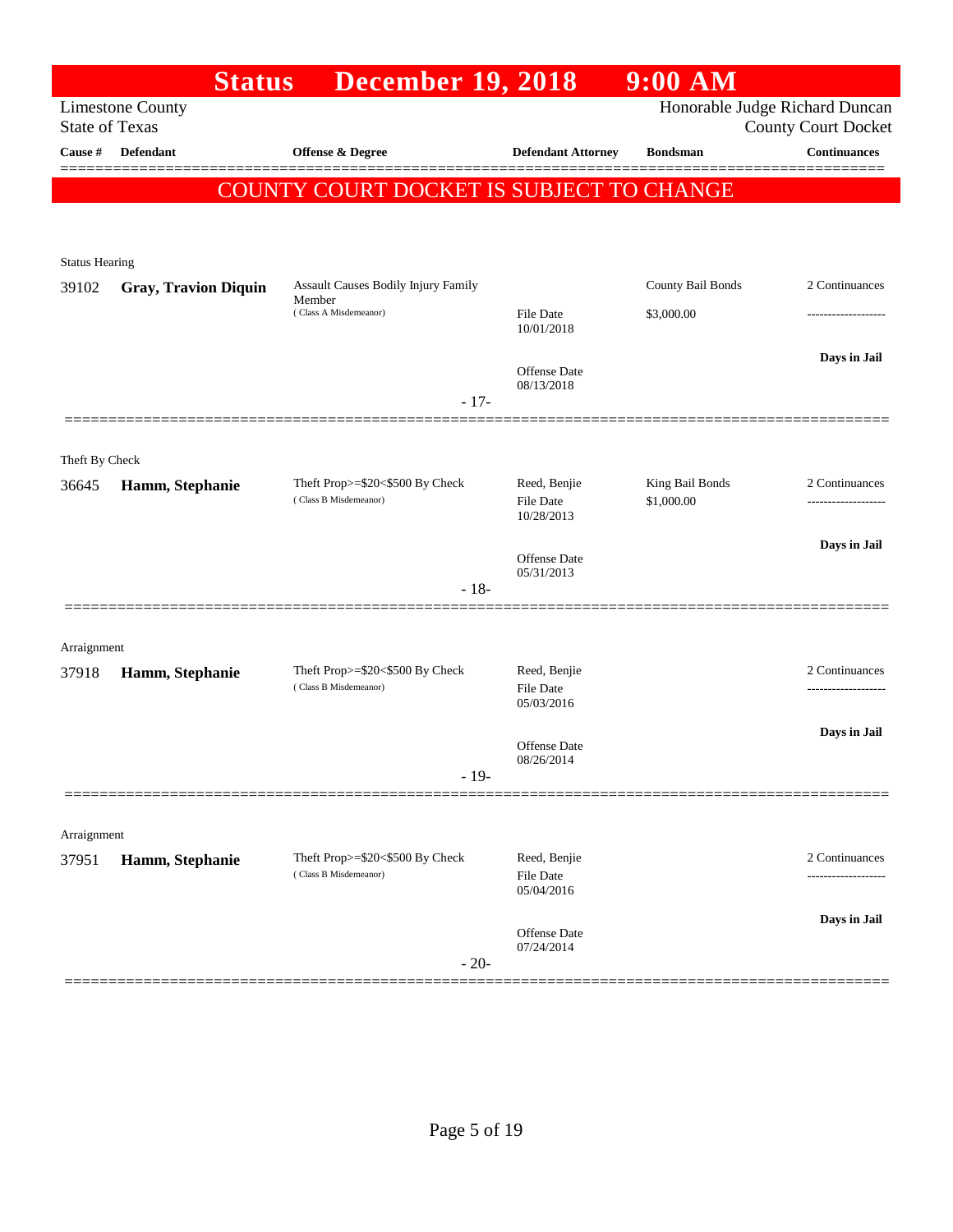|                       | <b>Status</b>                      | <b>December 19, 2018</b>                        |                                   | $9:00$ AM           |                                                              |
|-----------------------|------------------------------------|-------------------------------------------------|-----------------------------------|---------------------|--------------------------------------------------------------|
| <b>State of Texas</b> | <b>Limestone County</b>            |                                                 |                                   |                     | Honorable Judge Richard Duncan<br><b>County Court Docket</b> |
| Cause #               | <b>Defendant</b>                   | Offense & Degree                                | <b>Defendant Attorney</b>         | <b>Bondsman</b>     | <b>Continuances</b>                                          |
|                       |                                    | COUNTY COURT DOCKET IS SUBJECT TO CHANGE        |                                   |                     |                                                              |
|                       |                                    |                                                 |                                   |                     |                                                              |
| <b>Status Hearing</b> |                                    |                                                 |                                   |                     |                                                              |
| 39059                 | Hayes, Jenifer Blann               | Driving W/Lic Inv W/Prev                        |                                   | Freebird Bail Bonds | 1 Continuances                                               |
|                       |                                    | Conv/Susp/W/O Fin Res<br>(Class B Misdemeanor)  | <b>File Date</b><br>08/21/2018    | \$2,000.00          |                                                              |
|                       |                                    |                                                 |                                   |                     | Days in Jail                                                 |
|                       |                                    |                                                 | <b>Offense</b> Date<br>07/10/2018 |                     |                                                              |
|                       |                                    | $-21-$                                          |                                   |                     |                                                              |
| <b>Status Hearing</b> |                                    |                                                 |                                   |                     |                                                              |
| 39098                 | Heard, Bobby Joe                   | Poss Marij <2oz                                 | Reed, Benjie                      | Reed, Benjie        | 1 Continuances                                               |
|                       |                                    | (Class B Misdemeanor)                           | <b>File Date</b><br>10/01/2018    | \$2,000.00          |                                                              |
|                       |                                    |                                                 |                                   |                     | Days in Jail                                                 |
|                       |                                    | $-22-$                                          | Offense Date<br>08/02/2018        |                     |                                                              |
|                       |                                    |                                                 |                                   |                     |                                                              |
| Arraignment           |                                    |                                                 |                                   |                     |                                                              |
| 39078                 | Heck, Robert Charles,<br><b>Ii</b> | Burglary Of Coin Operated/collection<br>Machine | Burkeen, Daniel                   | Personal Bond       | 2 Continuances                                               |
|                       |                                    | (Class A Misdemeanor)                           | <b>File Date</b><br>08/29/2018    | \$5,000.00          |                                                              |
|                       |                                    |                                                 |                                   |                     | 12 Days in Jail                                              |
|                       |                                    |                                                 | Offense Date<br>07/25/2018        |                     |                                                              |
|                       |                                    | $-23-$                                          |                                   |                     |                                                              |
| <b>Status Hearing</b> |                                    |                                                 |                                   |                     |                                                              |
| 39083                 | Hernandez, Xavier                  | Poss Marij >2oz<=4oz                            | Martinez, Phil                    | Freebird Bail Bonds | 2 Continuances                                               |
|                       | <b>Angelo</b>                      | (Class A Misdemeanor)                           | File Date                         | \$5,000.00          |                                                              |
|                       |                                    |                                                 | 08/29/2018                        |                     |                                                              |
|                       |                                    |                                                 | Offense Date<br>04/03/2018        |                     | Days in Jail                                                 |
|                       |                                    | $-24-$                                          |                                   |                     |                                                              |
|                       |                                    |                                                 |                                   |                     |                                                              |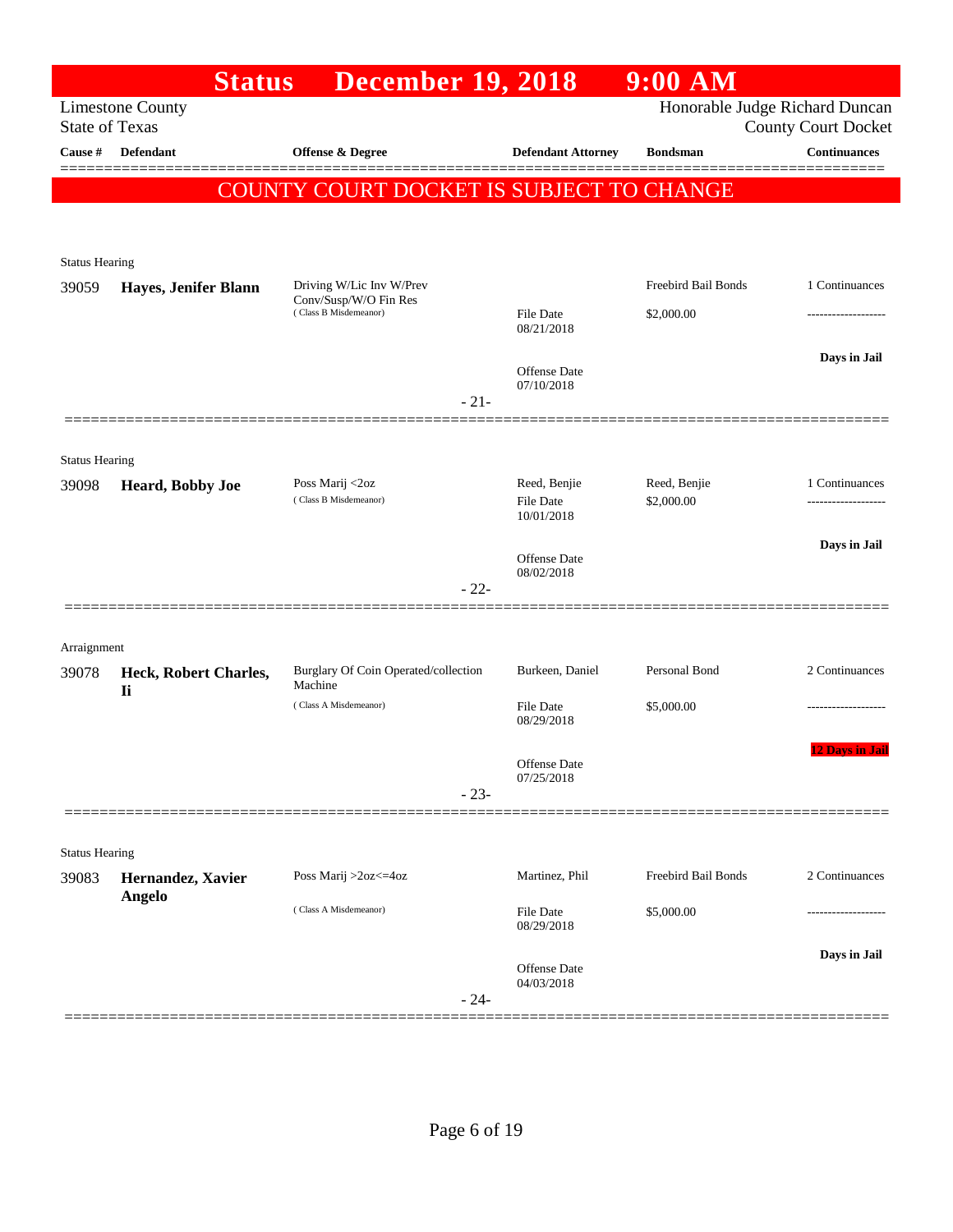|                                | <b>Status</b>           | <b>December 19, 2018</b>                                 |                                                   | $9:00$ AM                      |                                      |
|--------------------------------|-------------------------|----------------------------------------------------------|---------------------------------------------------|--------------------------------|--------------------------------------|
| <b>State of Texas</b>          | <b>Limestone County</b> |                                                          |                                                   | Honorable Judge Richard Duncan | <b>County Court Docket</b>           |
| Cause #                        | Defendant               | <b>Offense &amp; Degree</b>                              | <b>Defendant Attorney</b>                         | <b>Bondsman</b>                | <b>Continuances</b>                  |
|                                |                         | COUNTY COURT DOCKET IS SUBJECT TO CHANGE                 |                                                   |                                |                                      |
|                                |                         |                                                          |                                                   |                                |                                      |
| <b>Review Hearing</b>          |                         |                                                          |                                                   |                                |                                      |
| 38843                          | Hill, Deanna Walker     | Poss Marij <2oz                                          | Burkeen, Daniel                                   | Personal Bond                  | 2 Continuances                       |
|                                |                         | (Class B Misdemeanor)                                    | <b>File Date</b><br>03/06/2018                    | \$2,000.00                     | ------------------                   |
|                                |                         |                                                          | <b>Offense Date</b>                               |                                | Days in Jail                         |
|                                |                         | $-25-$                                                   | 12/21/2017                                        |                                |                                      |
|                                |                         |                                                          |                                                   |                                |                                      |
| <b>Status Hearing</b>          |                         |                                                          |                                                   |                                |                                      |
| 38894                          | Hill, Deanna Walker     | Bail Jumping And Fail To Appear<br>(Class A Misdemeanor) | Burkeen, Daniel<br><b>File Date</b><br>04/23/2018 | Personal Bond<br>\$4,000.00    | 1 Continuances<br>------------------ |
|                                |                         |                                                          |                                                   |                                | Days in Jail                         |
|                                |                         |                                                          | <b>Offense</b> Date<br>04/12/2018                 |                                |                                      |
|                                |                         | $-26-$                                                   |                                                   |                                |                                      |
|                                |                         |                                                          |                                                   |                                |                                      |
| <b>Status Hearing</b><br>38922 | Hutchison, Adam         | Driving W/Lic Inv W/Prev                                 | Wilson, Scott                                     | County Bail Bonds              | 6 Continuances                       |
|                                | <b>Dontray</b>          | Conv/Susp/W/O Fin Res<br>(Class B Misdemeanor)           |                                                   |                                |                                      |
|                                |                         |                                                          | <b>File Date</b><br>04/30/2018                    | \$2,000.00                     | ------------------                   |
|                                |                         |                                                          | <b>Offense Date</b>                               |                                | Days in Jail                         |
|                                |                         | $-27-$                                                   | 03/19/2018                                        |                                |                                      |
|                                |                         |                                                          |                                                   |                                |                                      |
| <b>Status Hearing</b>          |                         |                                                          |                                                   |                                |                                      |
| 38923                          | Hutchison, Adam         | Poss Marij <2oz                                          | Wilson, Scott                                     | County Bail Bonds              | 6 Continuances                       |
|                                | <b>Dontray</b>          | (Class B Misdemeanor)                                    | <b>File Date</b><br>04/30/2018                    | \$2,000.00                     |                                      |
|                                |                         |                                                          |                                                   |                                | Days in Jail                         |
|                                |                         | $-28-$                                                   | <b>Offense</b> Date<br>03/19/2018                 |                                |                                      |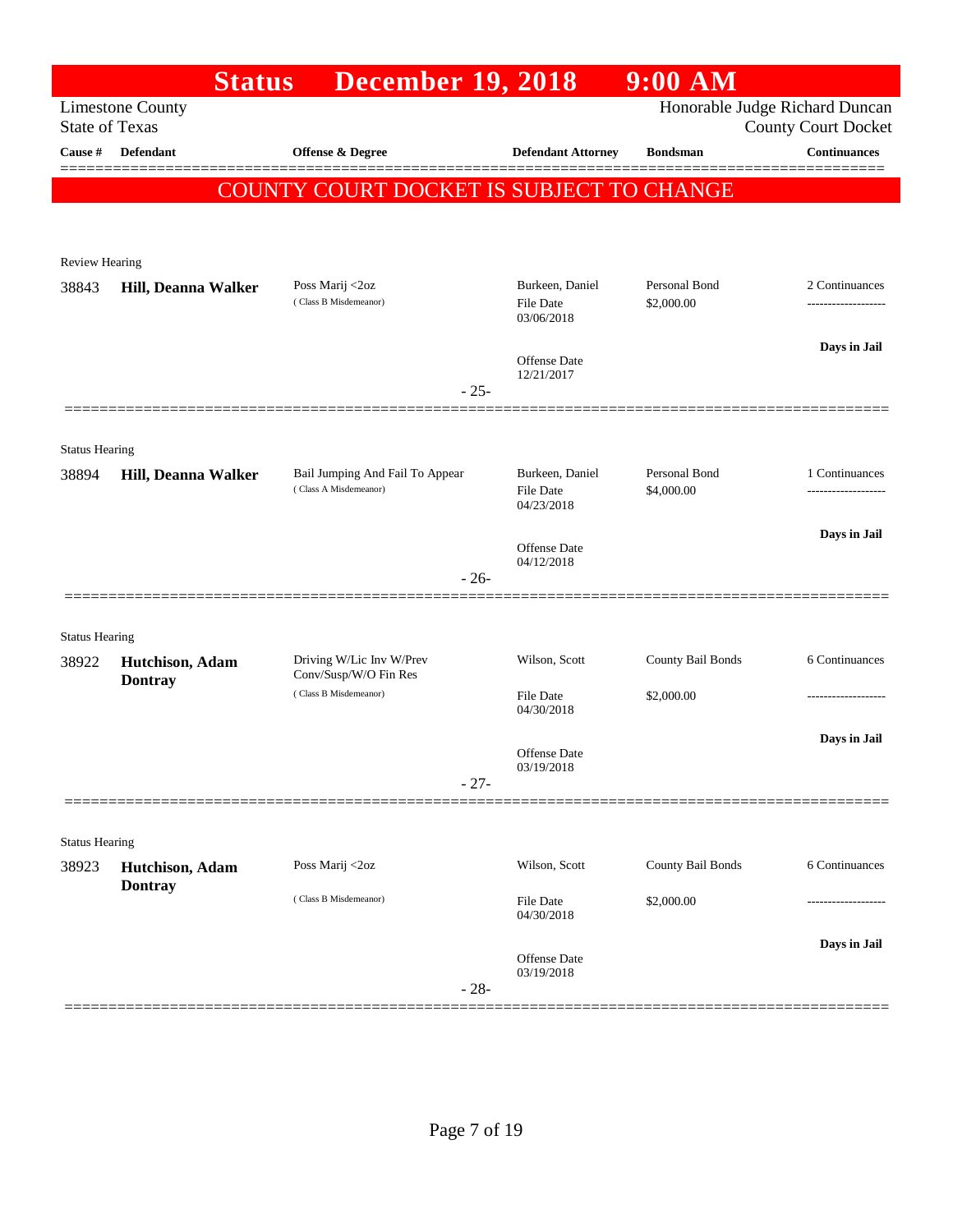|                       | <b>Status</b>                    | <b>December 19, 2018</b>                      |                                   | $9:00$ AM                       |                                                              |
|-----------------------|----------------------------------|-----------------------------------------------|-----------------------------------|---------------------------------|--------------------------------------------------------------|
| <b>State of Texas</b> | <b>Limestone County</b>          |                                               |                                   |                                 | Honorable Judge Richard Duncan<br><b>County Court Docket</b> |
| Cause #               | <b>Defendant</b>                 | <b>Offense &amp; Degree</b>                   | <b>Defendant Attorney</b>         | <b>Bondsman</b>                 | <b>Continuances</b>                                          |
|                       |                                  | COUNTY COURT DOCKET IS SUBJECT TO CHANGE      |                                   |                                 |                                                              |
| <b>Review Hearing</b> |                                  |                                               |                                   |                                 |                                                              |
| 38689                 | Jackson, Jayland                 | Poss Marij <2oz                               | Moore, David E.                   | County Bail Bonds               | 3 Continuances                                               |
|                       | <b>Jamar</b>                     | (Class B Misdemeanor)                         | <b>File Date</b><br>10/13/2017    | \$2,000.00                      |                                                              |
|                       |                                  | $-29-$                                        | <b>Offense Date</b><br>08/05/2017 |                                 | Days in Jail                                                 |
|                       |                                  |                                               |                                   |                                 |                                                              |
| <b>Status Hearing</b> |                                  |                                               |                                   |                                 |                                                              |
| 39093                 | James, Blandon<br><b>Charles</b> | Assault Causes Bodily Injury Family<br>Member | Reed, Stephen M.                  | Personal Bond                   | 2 Continuances                                               |
|                       |                                  | (Class A Misdemeanor)                         | <b>File Date</b><br>09/24/2018    | \$1,000.00                      | ----------------                                             |
|                       |                                  |                                               | <b>Offense Date</b><br>07/04/2018 |                                 | Days in Jail                                                 |
|                       |                                  | $-30-$                                        |                                   |                                 |                                                              |
| <b>Status Hearing</b> |                                  |                                               |                                   |                                 |                                                              |
| 39110                 | Jiminez, Melissa Ann             | Poss Cs Pg $3 < 28g$                          |                                   | County Bail Bonds               | 1 Continuances                                               |
|                       |                                  | (Class A Misdemeanor)                         | File Date<br>10/10/2018           | \$2,000.00                      |                                                              |
|                       |                                  |                                               | Offense Date<br>09/19/2018        |                                 | Days in Jail                                                 |
|                       |                                  | $-31-$                                        |                                   |                                 |                                                              |
| <b>Status Hearing</b> |                                  |                                               |                                   |                                 |                                                              |
| 39111                 | Jiminez, Melissa Ann             | Poss Dangerous Drug<br>(Class A Misdemeanor)  | <b>File Date</b>                  | County Bail Bonds<br>\$2,000.00 | 1 Continuances                                               |
|                       |                                  |                                               | 10/10/2018                        |                                 |                                                              |
|                       |                                  | $-32-$                                        | Offense Date<br>09/19/2018        |                                 | Days in Jail                                                 |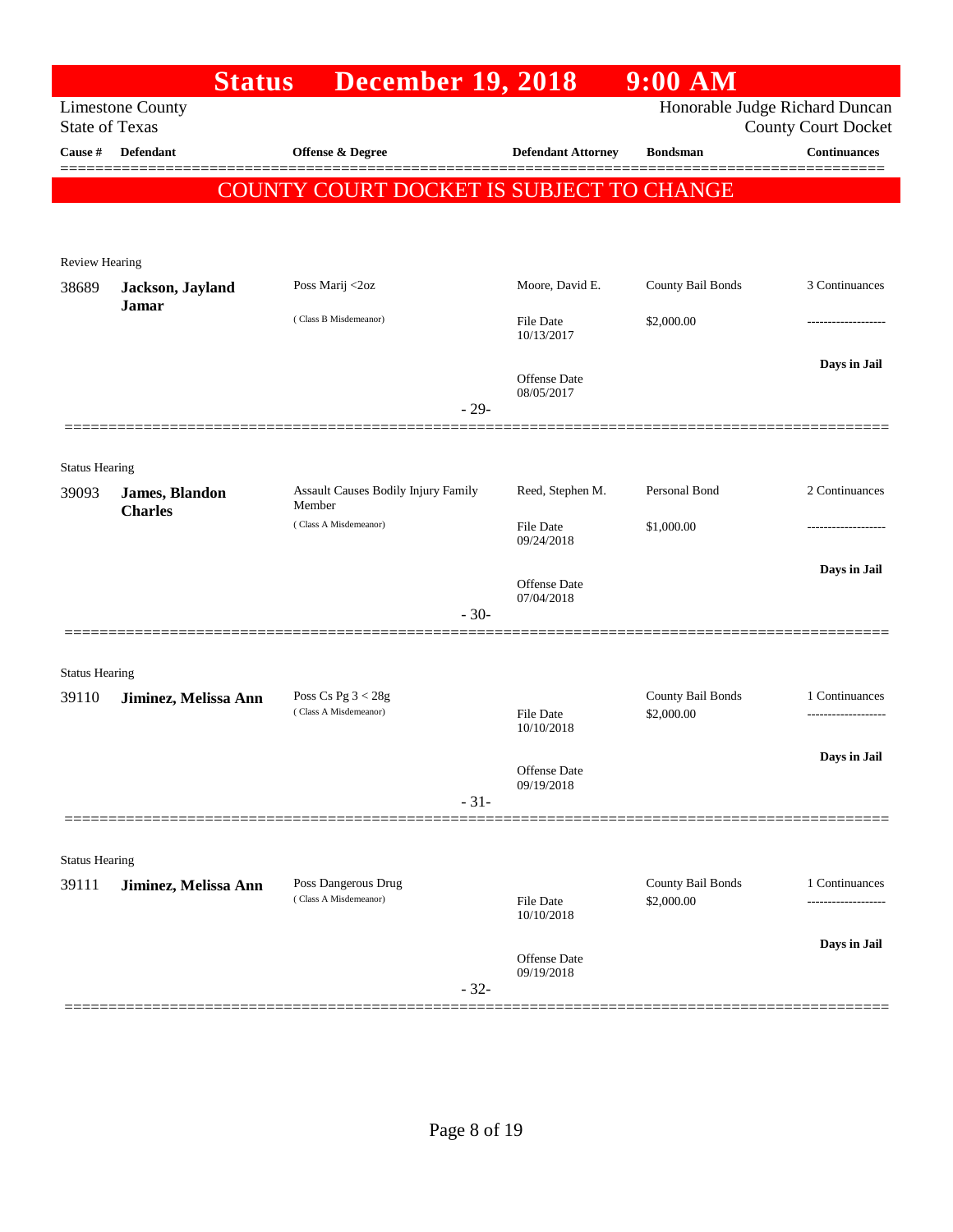|                       | <b>Status</b>                | <b>December 19, 2018</b>                   |                                   | $9:00$ AM            |                                                              |
|-----------------------|------------------------------|--------------------------------------------|-----------------------------------|----------------------|--------------------------------------------------------------|
| <b>State of Texas</b> | <b>Limestone County</b>      |                                            |                                   |                      | Honorable Judge Richard Duncan<br><b>County Court Docket</b> |
| Cause #               | <b>Defendant</b>             | Offense & Degree                           | <b>Defendant Attorney</b>         | <b>Bondsman</b>      | <b>Continuances</b>                                          |
|                       |                              | COUNTY COURT DOCKET IS SUBJECT TO CHANGE   |                                   |                      |                                                              |
|                       |                              |                                            |                                   |                      |                                                              |
| Review Hearing        |                              |                                            |                                   |                      |                                                              |
|                       |                              | Assault Cause Bodily Inj.                  | Burkeen, Daniel                   |                      | 2 Continuances                                               |
| 38976                 | <b>Jones, Clarence James</b> | (Class A Misdemeanor)                      | <b>File Date</b><br>06/06/2018    |                      |                                                              |
|                       |                              |                                            | <b>Offense Date</b>               |                      | <b>204 Days in Jail</b>                                      |
|                       |                              | $-33-$                                     | 05/09/2018                        |                      |                                                              |
|                       |                              |                                            |                                   |                      |                                                              |
| <b>Status Hearing</b> |                              |                                            |                                   |                      |                                                              |
| 38790                 | <b>Lang, James Barry</b>     | Poss Marij <2oz                            | Reed, Justin                      | County Bail Bonds    | 7 Continuances                                               |
|                       |                              | (Class B Misdemeanor)                      | <b>File Date</b><br>01/19/2018    | \$2,000.00           | -----------------                                            |
|                       |                              |                                            |                                   |                      | Days in Jail                                                 |
|                       |                              |                                            | <b>Offense Date</b><br>11/04/2017 |                      |                                                              |
|                       |                              | $-34-$                                     |                                   |                      |                                                              |
| <b>Status Hearing</b> |                              |                                            |                                   |                      |                                                              |
| 38833                 | <b>Lang, James Barry</b>     | Criminal Mischief >=\$100<\$750            |                                   | Falls County Bonding | 1 Continuances                                               |
|                       |                              | (Class B Misdemeanor)                      | <b>File Date</b><br>02/19/2018    | \$1,500.00           | ------------------                                           |
|                       |                              |                                            |                                   |                      | Days in Jail                                                 |
|                       |                              |                                            | Offense Date<br>10/24/2017        |                      |                                                              |
|                       |                              | $-35-$                                     |                                   |                      |                                                              |
|                       |                              |                                            |                                   |                      |                                                              |
| <b>Status Hearing</b> |                              | <b>Assault Causes Bodily Injury Family</b> | Reed, Justin                      | Reed, Justin         | 6 Continuances                                               |
| 38743                 | Maes, Terry John, II         | Member<br>(Class A Misdemeanor)            |                                   | \$5,000.00           |                                                              |
|                       |                              |                                            | File Date<br>11/30/2017           |                      |                                                              |
|                       |                              |                                            | Offense Date                      |                      | Days in Jail                                                 |
|                       |                              | $-36-$                                     | 11/02/2017                        |                      |                                                              |
|                       |                              |                                            |                                   |                      |                                                              |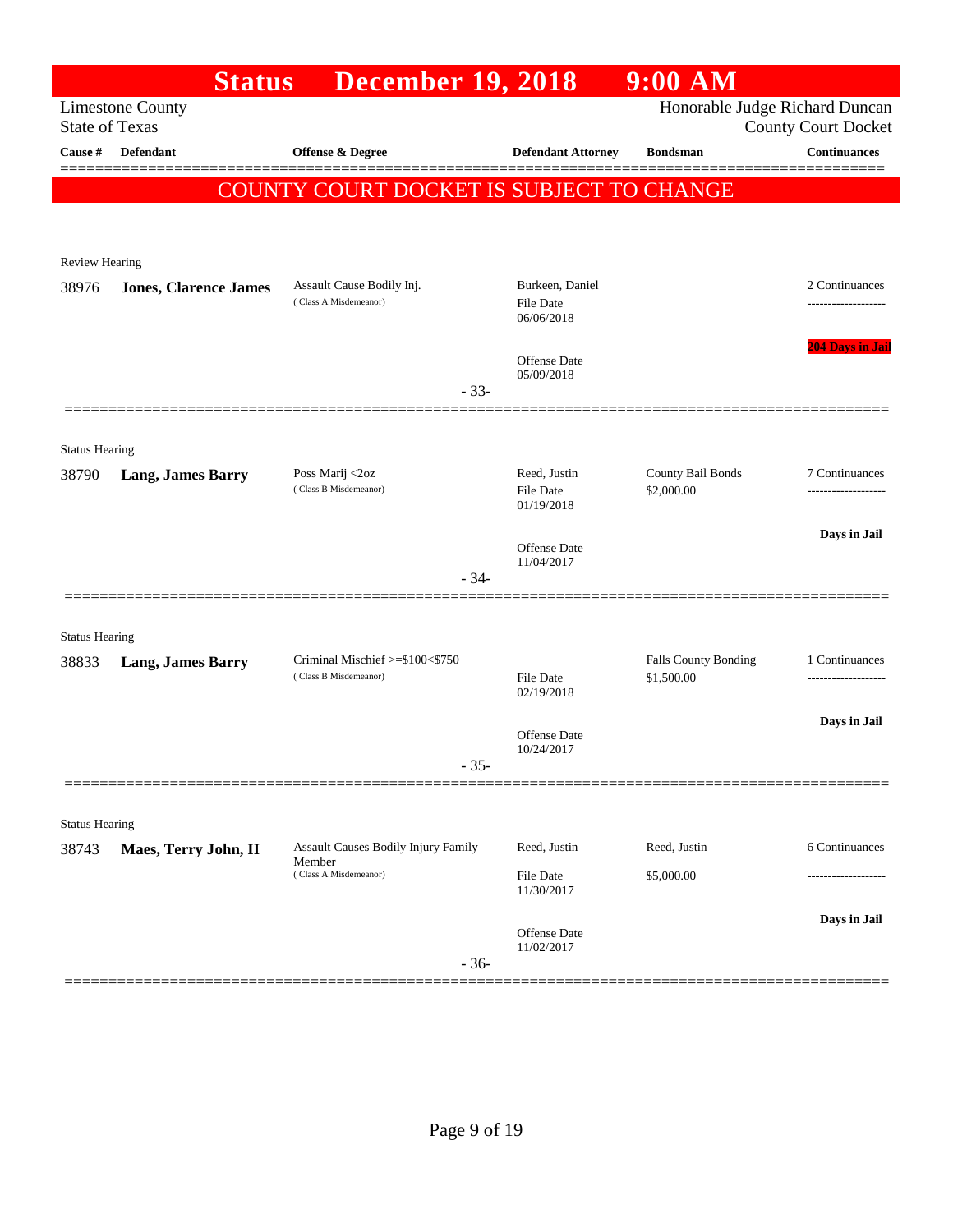|                       | <b>Status</b>           | <b>December 19, 2018</b>                           |                                         | $9:00$ AM                       |                                                              |
|-----------------------|-------------------------|----------------------------------------------------|-----------------------------------------|---------------------------------|--------------------------------------------------------------|
| <b>State of Texas</b> | <b>Limestone County</b> |                                                    |                                         |                                 | Honorable Judge Richard Duncan<br><b>County Court Docket</b> |
| Cause #               | Defendant               | Offense & Degree                                   | <b>Defendant Attorney</b>               | <b>Bondsman</b>                 | <b>Continuances</b>                                          |
|                       |                         | COUNTY COURT DOCKET IS SUBJECT TO CHANGE           |                                         |                                 | ======                                                       |
|                       |                         |                                                    |                                         |                                 |                                                              |
| <b>Status Hearing</b> |                         |                                                    |                                         |                                 |                                                              |
| 38776                 | Maes, Terry John, II    | Fail To Id Fugitive From Justice Refuse            | Reed, Justin                            | Reed, Justin                    | 5 Continuances                                               |
|                       |                         | To Give<br>(Class B Misdemeanor)                   | File Date<br>01/03/2018                 | \$2,000.00                      |                                                              |
|                       |                         |                                                    | Offense Date<br>11/01/2017              |                                 | Days in Jail                                                 |
|                       |                         | $-37-$                                             |                                         |                                 |                                                              |
| <b>Status Hearing</b> |                         |                                                    |                                         |                                 |                                                              |
| 38777                 | Maes, Terry John, II    | Driving W/Lic Inv W/Prev                           | Reed, Justin                            | Reed, Justin                    | 5 Continuances                                               |
|                       |                         | Conv/Susp/W/O Fin Res<br>(Class B Misdemeanor)     | <b>File Date</b><br>01/03/2018          | \$2,000.00                      |                                                              |
|                       |                         |                                                    |                                         |                                 | Days in Jail                                                 |
|                       |                         |                                                    | Offense Date<br>11/01/2017              |                                 |                                                              |
|                       |                         | $-38-$                                             |                                         |                                 |                                                              |
| <b>Status Hearing</b> |                         |                                                    |                                         |                                 |                                                              |
| 39035                 | McCoy, Jerome Shaun     | <b>Indecent Exposure</b><br>(Class B Misdemeanor)  | Reed, Justin<br>File Date               | County Bail Bonds<br>\$7,500.00 | 3 Continuances                                               |
|                       |                         |                                                    | 08/03/2018                              |                                 |                                                              |
|                       |                         |                                                    | Offense Date                            |                                 | Days in Jail                                                 |
|                       |                         | $-39-$                                             | 07/03/2018                              |                                 |                                                              |
|                       |                         |                                                    |                                         |                                 |                                                              |
| <b>Status Hearing</b> |                         |                                                    |                                         |                                 |                                                              |
| 39149                 | McCoy, Jerome Shaun     | Driving While Intoxicated<br>(Class B Misdemeanor) | Reed, Justin<br>File Date<br>11/05/2018 | County Bail Bonds<br>\$2,500.00 | 1 Continuances<br>.                                          |
|                       |                         |                                                    |                                         |                                 | Days in Jail                                                 |
|                       |                         | $-40-$                                             | Offense Date<br>09/19/2018              |                                 |                                                              |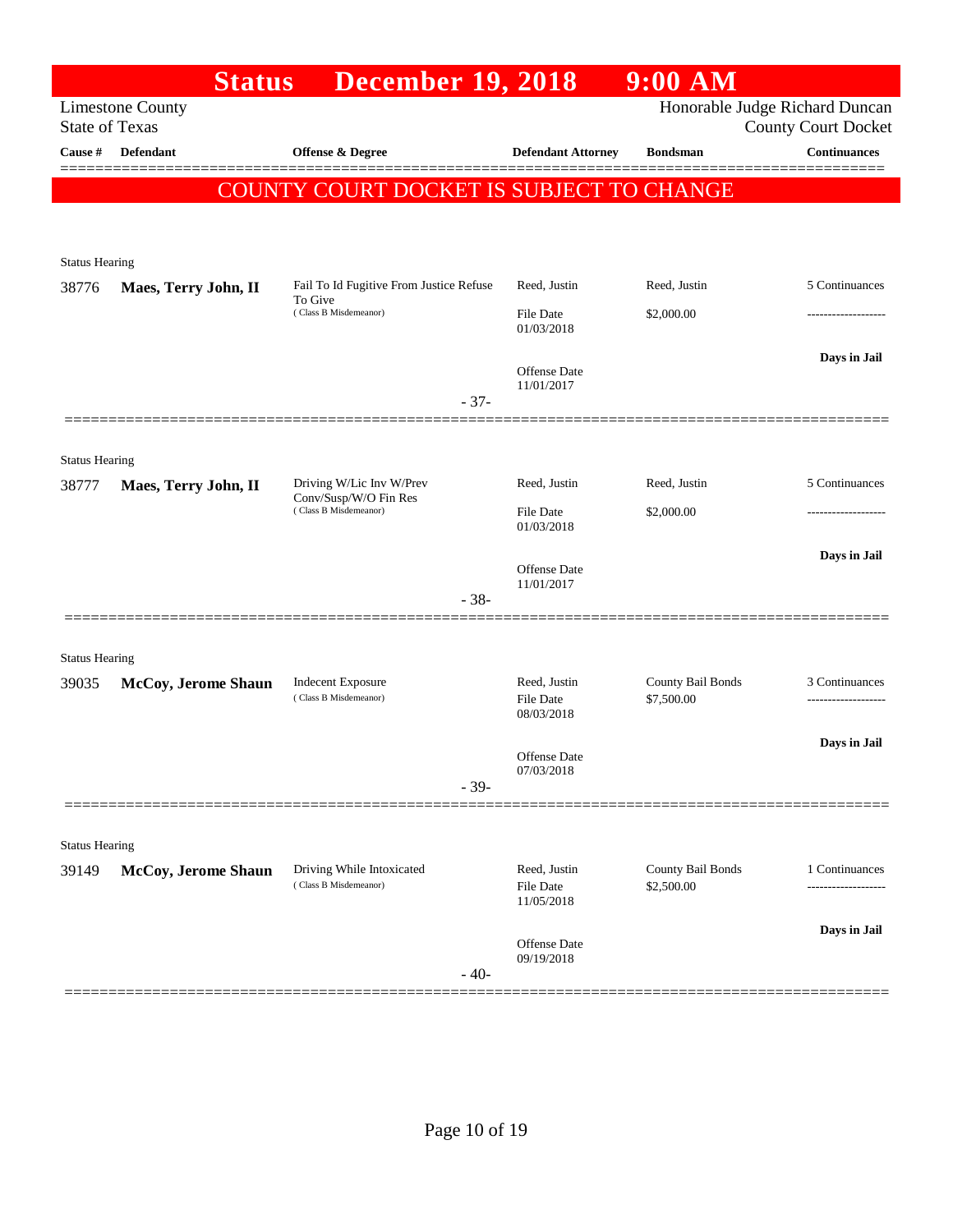|                       | <b>Status</b>                                    | <b>December 19, 2018</b>                                       |                                         | $9:00$ AM                       |                                                              |
|-----------------------|--------------------------------------------------|----------------------------------------------------------------|-----------------------------------------|---------------------------------|--------------------------------------------------------------|
|                       | <b>Limestone County</b><br><b>State of Texas</b> |                                                                |                                         |                                 | Honorable Judge Richard Duncan<br><b>County Court Docket</b> |
| Cause #               | Defendant                                        | <b>Offense &amp; Degree</b>                                    | <b>Defendant Attorney</b>               | <b>Bondsman</b>                 | <b>Continuances</b>                                          |
|                       |                                                  | COUNTY COURT DOCKET IS SUBJECT TO CHANGE                       |                                         |                                 |                                                              |
|                       |                                                  |                                                                |                                         |                                 |                                                              |
| <b>Status Hearing</b> |                                                  |                                                                |                                         |                                 |                                                              |
| 39150                 | McCoy, Jerome Shaun                              | Resist Arrest Search Or Transport                              | Reed, Justin                            | County Bail Bonds               | 1 Continuances                                               |
|                       |                                                  | (Class A Misdemeanor)                                          | <b>File Date</b><br>11/05/2018          | \$2,500.00                      |                                                              |
|                       |                                                  |                                                                | Offense Date                            |                                 | Days in Jail                                                 |
|                       |                                                  | $-41-$                                                         | 09/19/2018                              |                                 |                                                              |
|                       |                                                  |                                                                |                                         |                                 |                                                              |
| <b>Status Hearing</b> |                                                  |                                                                |                                         |                                 |                                                              |
| 39151                 | McCoy, Jerome Shaun                              | Resist Arrest Search Or Transport<br>(Class A Misdemeanor)     | Reed, Justin<br><b>File Date</b>        | County Bail Bonds<br>\$2,500.00 | 1 Continuances                                               |
|                       |                                                  |                                                                | 11/05/2018                              |                                 |                                                              |
|                       |                                                  |                                                                | Offense Date                            |                                 | Days in Jail                                                 |
|                       |                                                  | $-42-$                                                         | 09/19/2018                              |                                 |                                                              |
|                       |                                                  |                                                                |                                         |                                 |                                                              |
| <b>Review Hearing</b> |                                                  |                                                                |                                         |                                 |                                                              |
| 38576                 | <b>McKellip, Jamie Renee</b>                     | Engage In Organized Criminal Activity<br>(Class A Misdemeanor) | Reed, Justin<br><b>File Date</b>        | Reed, Benjie<br>\$2,000.00      | 14 Continuances                                              |
|                       |                                                  |                                                                | 07/20/2017                              |                                 |                                                              |
|                       |                                                  |                                                                | Offense Date<br>12/19/2016              |                                 | Days in Jail                                                 |
|                       |                                                  | $-43-$                                                         |                                         |                                 |                                                              |
|                       |                                                  |                                                                |                                         |                                 |                                                              |
| Review Hearing        |                                                  |                                                                |                                         |                                 |                                                              |
| 38577                 | <b>McKellip, Jamie Renee</b>                     | Engage In Organized Criminal Activity<br>(Class B Misdemeanor) | Reed, Justin<br>File Date<br>07/20/2017 | Reed, Benjie<br>\$2,000.00      | 14 Continuances<br>-------------------                       |
|                       |                                                  |                                                                | Offense Date                            |                                 | Days in Jail                                                 |
|                       |                                                  | $-44-$                                                         | 01/05/2017                              |                                 |                                                              |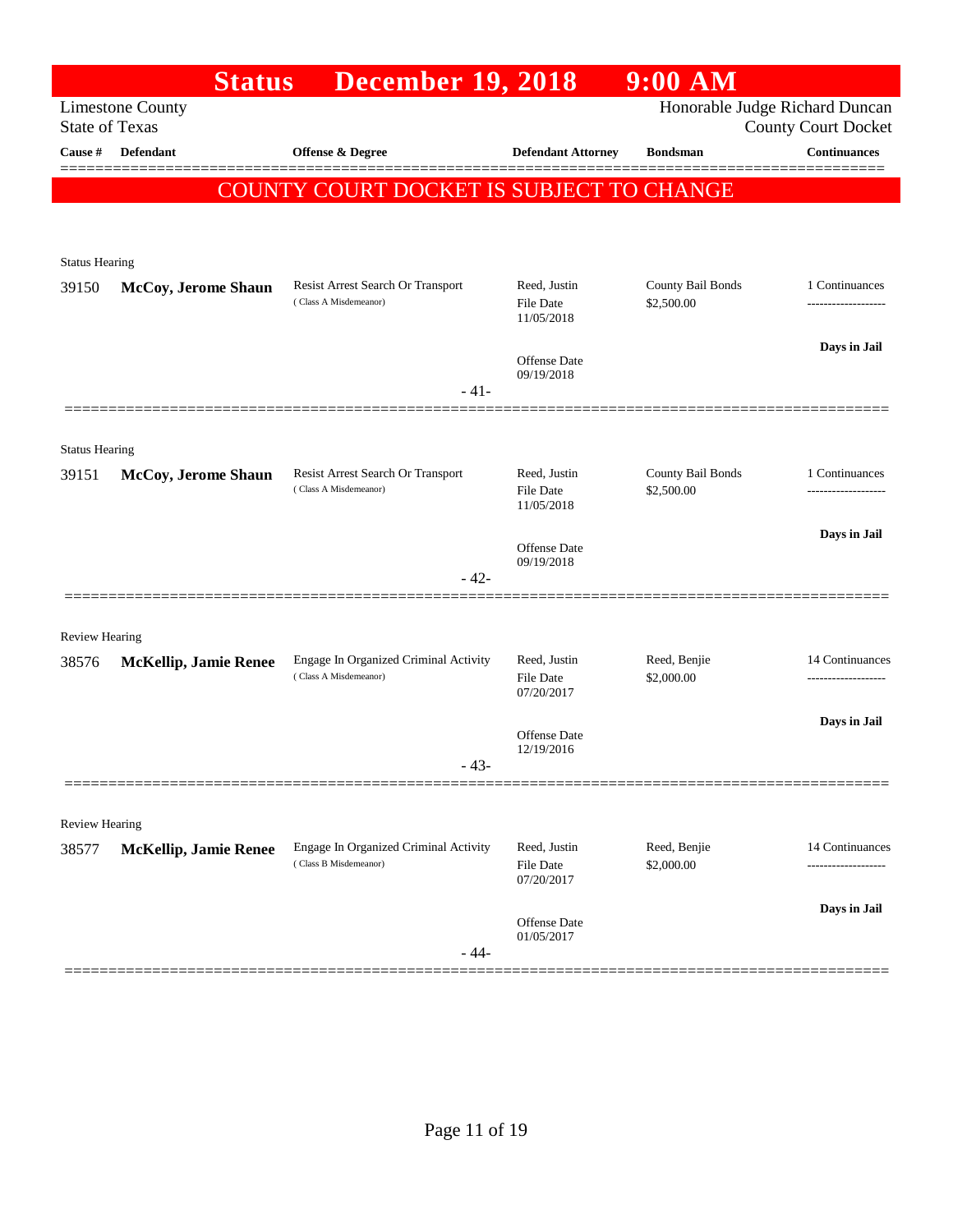|                                  |                            | <b>Status</b><br><b>December 19, 2018</b> |        |                            | $9:00$ AM           |                                                   |
|----------------------------------|----------------------------|-------------------------------------------|--------|----------------------------|---------------------|---------------------------------------------------|
|                                  | <b>Limestone County</b>    |                                           |        |                            |                     | Honorable Judge Richard Duncan                    |
| <b>State of Texas</b><br>Cause # | <b>Defendant</b>           | <b>Offense &amp; Degree</b>               |        | <b>Defendant Attorney</b>  | <b>Bondsman</b>     | <b>County Court Docket</b><br><b>Continuances</b> |
|                                  |                            |                                           |        |                            |                     |                                                   |
|                                  |                            | COUNTY COURT DOCKET IS SUBJECT TO CHANGE  |        |                            |                     |                                                   |
|                                  |                            |                                           |        |                            |                     |                                                   |
| <b>Status Hearing</b>            |                            |                                           |        |                            |                     |                                                   |
| 39030                            | McNeal, Lataydra           | Assault Cause Bodily Inj.                 |        | Spivey, Shirley            | Freebird Bail Bonds | 3 Continuances                                    |
|                                  | Monique                    |                                           |        |                            |                     |                                                   |
|                                  |                            | (Class A Misdemeanor)                     |        | File Date<br>07/24/2018    | \$3,000.00          |                                                   |
|                                  |                            |                                           |        |                            |                     | Days in Jail                                      |
|                                  |                            |                                           |        | Offense Date<br>06/04/2018 |                     |                                                   |
|                                  |                            |                                           | $-45-$ |                            |                     |                                                   |
|                                  |                            |                                           |        |                            |                     |                                                   |
| <b>Status Hearing</b>            |                            |                                           |        |                            |                     |                                                   |
| 39100                            | Mendoza, Ricardo           | Poss Marij <2oz                           |        |                            | Freebird Bail Bonds | 1 Continuances                                    |
|                                  | <b>Jesus</b>               | (Class B Misdemeanor)                     |        | <b>File Date</b>           | \$2,000.00          |                                                   |
|                                  |                            |                                           |        | 10/01/2018                 |                     |                                                   |
|                                  |                            |                                           |        | Offense Date               |                     | Days in Jail                                      |
|                                  |                            |                                           | - 46-  | 08/09/2018                 |                     |                                                   |
|                                  |                            |                                           |        |                            |                     |                                                   |
| <b>Status Hearing</b>            |                            |                                           |        |                            |                     |                                                   |
| 38341                            | Middleton, Todd            | Poss Cs Pg $3 < 28g$                      |        | Reed, Benjie               | Reed, Benjie        | 1 Continuances                                    |
|                                  | Orlando                    | (Class A Misdemeanor)                     |        | File Date                  | \$3,000.00          |                                                   |
|                                  |                            |                                           |        | 01/26/2017                 |                     |                                                   |
|                                  |                            |                                           |        |                            |                     | Days in Jail                                      |
|                                  |                            |                                           |        | Offense Date<br>12/14/2016 |                     |                                                   |
|                                  |                            |                                           | $-47-$ |                            |                     |                                                   |
|                                  |                            |                                           |        |                            |                     |                                                   |
| <b>Status Hearing</b>            |                            |                                           |        |                            |                     |                                                   |
| 38709                            | Middleton, Todd<br>Orlando | <b>Evading Arrest Detention</b>           |        | Reed, Benjie               | Reed, Benjie        | 1 Continuances                                    |
|                                  |                            | (Class A Misdemeanor)                     |        | File Date<br>10/26/2017    | \$3,000.00          |                                                   |
|                                  |                            |                                           |        |                            |                     |                                                   |
|                                  |                            |                                           |        | Offense Date               |                     | Days in Jail                                      |
|                                  |                            |                                           | $-48-$ | 10/12/2017                 |                     |                                                   |
|                                  |                            |                                           |        |                            |                     |                                                   |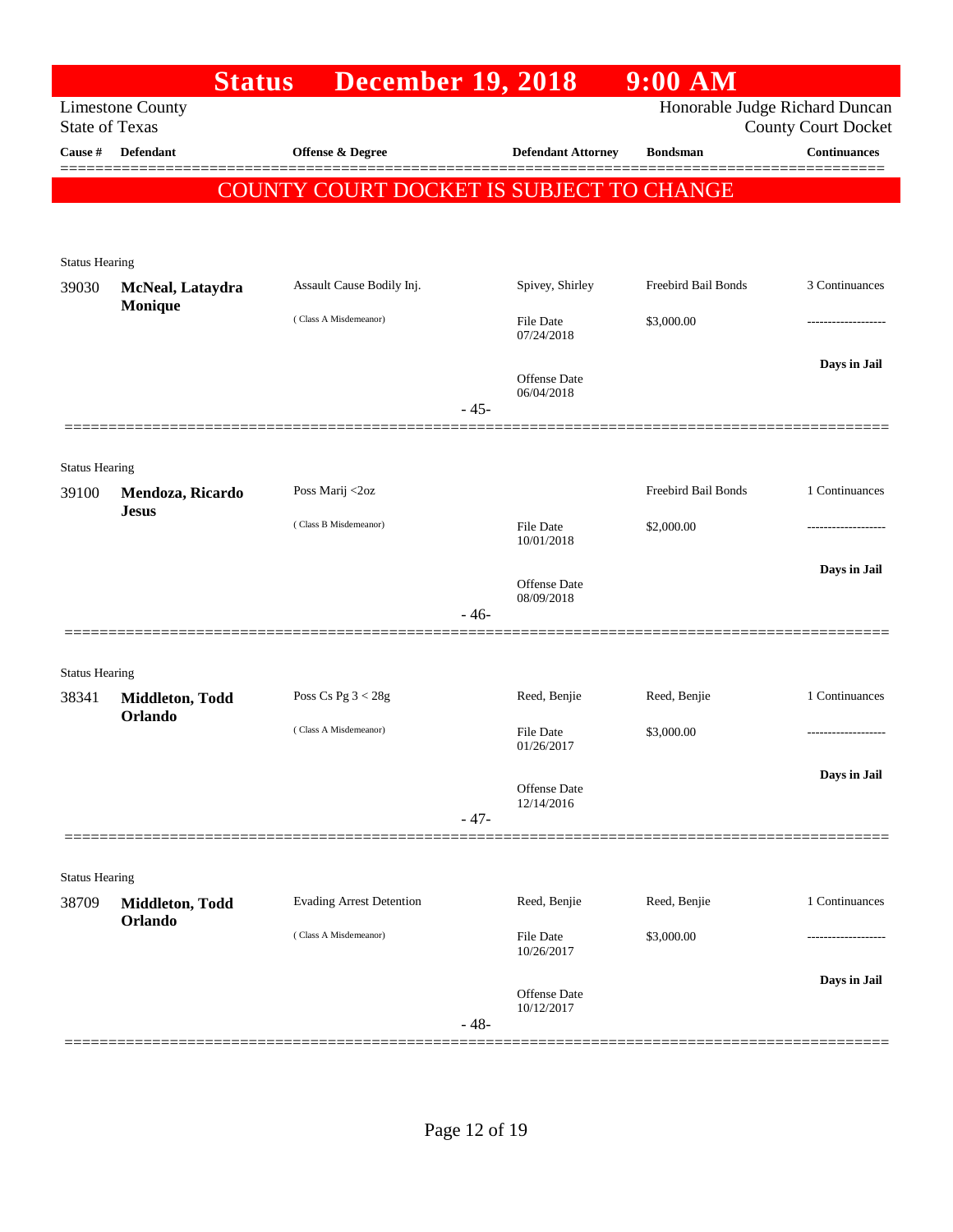|                                | <b>Status</b>                    | <b>December 19, 2018</b>                            |                                   | $9:00$ AM         |                                |
|--------------------------------|----------------------------------|-----------------------------------------------------|-----------------------------------|-------------------|--------------------------------|
|                                | <b>Limestone County</b>          |                                                     |                                   |                   | Honorable Judge Richard Duncan |
| <b>State of Texas</b>          |                                  |                                                     |                                   |                   | <b>County Court Docket</b>     |
| Cause #                        | <b>Defendant</b>                 | <b>Offense &amp; Degree</b>                         | <b>Defendant Attorney</b>         | <b>Bondsman</b>   | <b>Continuances</b>            |
|                                |                                  | COUNTY COURT DOCKET IS SUBJECT TO CHANGE            |                                   |                   |                                |
|                                |                                  |                                                     |                                   |                   |                                |
|                                |                                  |                                                     |                                   |                   |                                |
| <b>Status Hearing</b>          |                                  |                                                     |                                   |                   |                                |
| 39061                          | Middleton, Todd<br>Orlando-Oshay | Fail To Identify Fugitive Intent Give<br>False Info | Reed, Benjie                      | Reed, Benjie      | 2 Continuances                 |
|                                |                                  | (Class A Misdemeanor)                               | <b>File Date</b><br>08/21/2018    | \$3,000.00        |                                |
|                                |                                  |                                                     |                                   |                   | Days in Jail                   |
|                                |                                  |                                                     | <b>Offense</b> Date               |                   |                                |
|                                |                                  | $-49-$                                              | 10/10/2017                        |                   |                                |
|                                |                                  |                                                     |                                   |                   |                                |
| <b>Status Hearing</b>          |                                  |                                                     |                                   |                   |                                |
| 39097                          | <b>Nearn, Phillip Douglas</b>    | Poss Marij <2oz                                     |                                   | County Bail Bonds | 1 Continuances                 |
|                                |                                  | (Class B Misdemeanor)                               | <b>File Date</b><br>10/01/2018    | \$2,000.00        |                                |
|                                |                                  |                                                     |                                   |                   | Days in Jail                   |
|                                |                                  |                                                     | <b>Offense</b> Date<br>08/31/2018 |                   |                                |
|                                |                                  | $-50-$                                              |                                   |                   |                                |
|                                |                                  |                                                     |                                   |                   |                                |
| <b>Status Hearing</b>          |                                  |                                                     |                                   |                   |                                |
| 38803                          | Neason, Tristan                  | <b>Unlawful Restraint</b>                           | Martin, Chris E.                  | Personal Bond     | 4 Continuances                 |
|                                | Wayne                            | (Class A Misdemeanor)                               | <b>File Date</b>                  | \$3,000.00        |                                |
|                                |                                  |                                                     | 01/23/2018                        |                   |                                |
|                                |                                  |                                                     | Offense Date                      |                   | <b>24 Days in Jail</b>         |
|                                |                                  | $-51-$                                              | 01/07/2018                        |                   |                                |
|                                |                                  |                                                     |                                   |                   |                                |
|                                |                                  |                                                     |                                   |                   |                                |
| <b>Status Hearing</b><br>38804 | Neason, Tristan                  | Terroristic Threat Of Family/Household              | Martin, Chris E.                  | Personal Bond     | 4 Continuances                 |
|                                | <b>Wayne</b>                     |                                                     |                                   |                   |                                |
|                                |                                  | (Class A Misdemeanor)                               | File Date<br>01/23/2018           | \$3,000.00        |                                |
|                                |                                  |                                                     |                                   |                   | 24 Days in Jail                |
|                                |                                  |                                                     | Offense Date<br>01/07/2018        |                   |                                |
|                                |                                  | $-52-$                                              |                                   |                   |                                |
|                                |                                  |                                                     |                                   |                   |                                |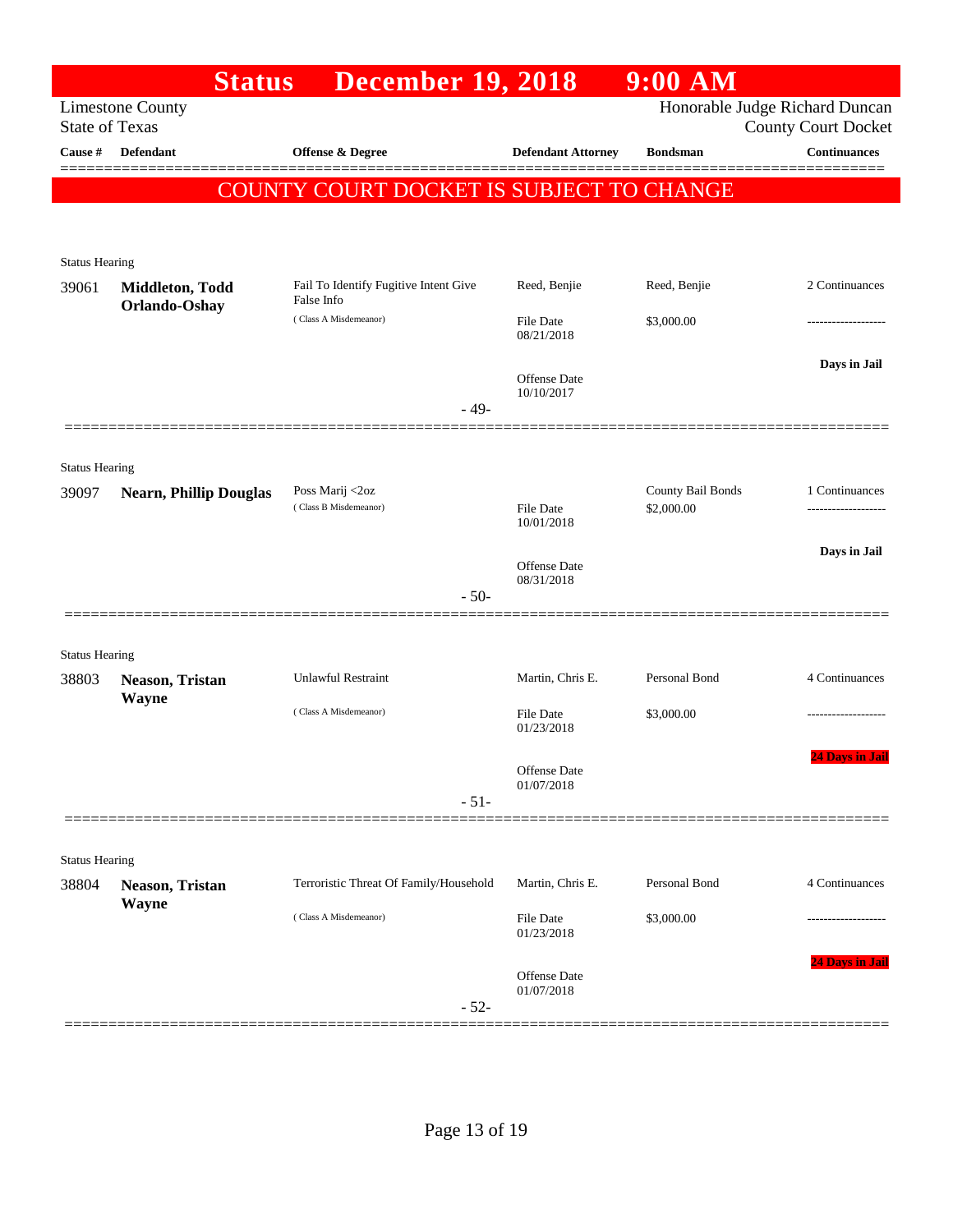|                       | <b>Status</b>                | <b>December 19, 2018</b>                     |                                         | 9:00 AM                    |                                                              |  |  |
|-----------------------|------------------------------|----------------------------------------------|-----------------------------------------|----------------------------|--------------------------------------------------------------|--|--|
| <b>State of Texas</b> | <b>Limestone County</b>      |                                              |                                         |                            | Honorable Judge Richard Duncan<br><b>County Court Docket</b> |  |  |
| Cause #               | <b>Defendant</b>             | Offense & Degree                             | <b>Defendant Attorney</b>               | <b>Bondsman</b>            | <b>Continuances</b>                                          |  |  |
|                       |                              | COUNTY COURT DOCKET IS SUBJECT TO CHANGE     |                                         |                            |                                                              |  |  |
|                       |                              |                                              |                                         |                            |                                                              |  |  |
| <b>Status Hearing</b> |                              |                                              |                                         |                            |                                                              |  |  |
| 39086                 | Ortiz, Adrian                | Assault Causes Bodily Injury Family          | Reed, Stephen M.                        | Reed, Bobby                | 2 Continuances                                               |  |  |
|                       |                              | Member<br>(Class A Misdemeanor)              | File Date<br>09/17/2018                 | \$3,000.00                 |                                                              |  |  |
|                       |                              |                                              | Offense Date                            |                            | Days in Jail                                                 |  |  |
|                       |                              | $-53-$                                       | 06/17/2018                              |                            |                                                              |  |  |
|                       |                              |                                              |                                         |                            |                                                              |  |  |
| <b>Status Hearing</b> |                              |                                              |                                         |                            |                                                              |  |  |
| 38248                 | Patterson, Trevor            | Unl Carrying Weapon<br>(Class A Misdemeanor) | Reed, Justin                            | Reed, Bobby<br>\$5,000.00  | 2 Continuances                                               |  |  |
|                       |                              |                                              | File Date<br>11/17/2016                 |                            |                                                              |  |  |
|                       |                              |                                              | Offense Date                            |                            | Days in Jail                                                 |  |  |
|                       |                              | $-54-$                                       | 10/22/2016                              |                            |                                                              |  |  |
|                       |                              |                                              |                                         |                            |                                                              |  |  |
| <b>Status Hearing</b> |                              |                                              |                                         |                            |                                                              |  |  |
| 38249                 | Patterson, Trevor            | Poss Marij <2oz<br>(Class B Misdemeanor)     | Reed, Justin<br>File Date               | Reed, Bobby<br>\$5,000.00  | 2 Continuances                                               |  |  |
|                       |                              |                                              | 11/17/2016                              |                            |                                                              |  |  |
|                       |                              |                                              | Offense Date                            |                            | Days in Jail                                                 |  |  |
|                       |                              | $-55-$                                       | 10/22/2016                              |                            |                                                              |  |  |
|                       |                              |                                              |                                         |                            |                                                              |  |  |
| <b>Status Hearing</b> |                              |                                              |                                         |                            |                                                              |  |  |
| 38043                 | <b>Peoples, Quinton Dion</b> | Poss Marij <2oz<br>(Class B Misdemeanor)     | Reed, Justin<br>File Date<br>06/14/2016 | Reed, Justin<br>\$1,500.00 | 0 Continuances<br>                                           |  |  |
|                       |                              |                                              |                                         |                            | Days in Jail                                                 |  |  |
|                       |                              | $-56-$                                       | <b>Offense</b> Date<br>05/16/2016       |                            |                                                              |  |  |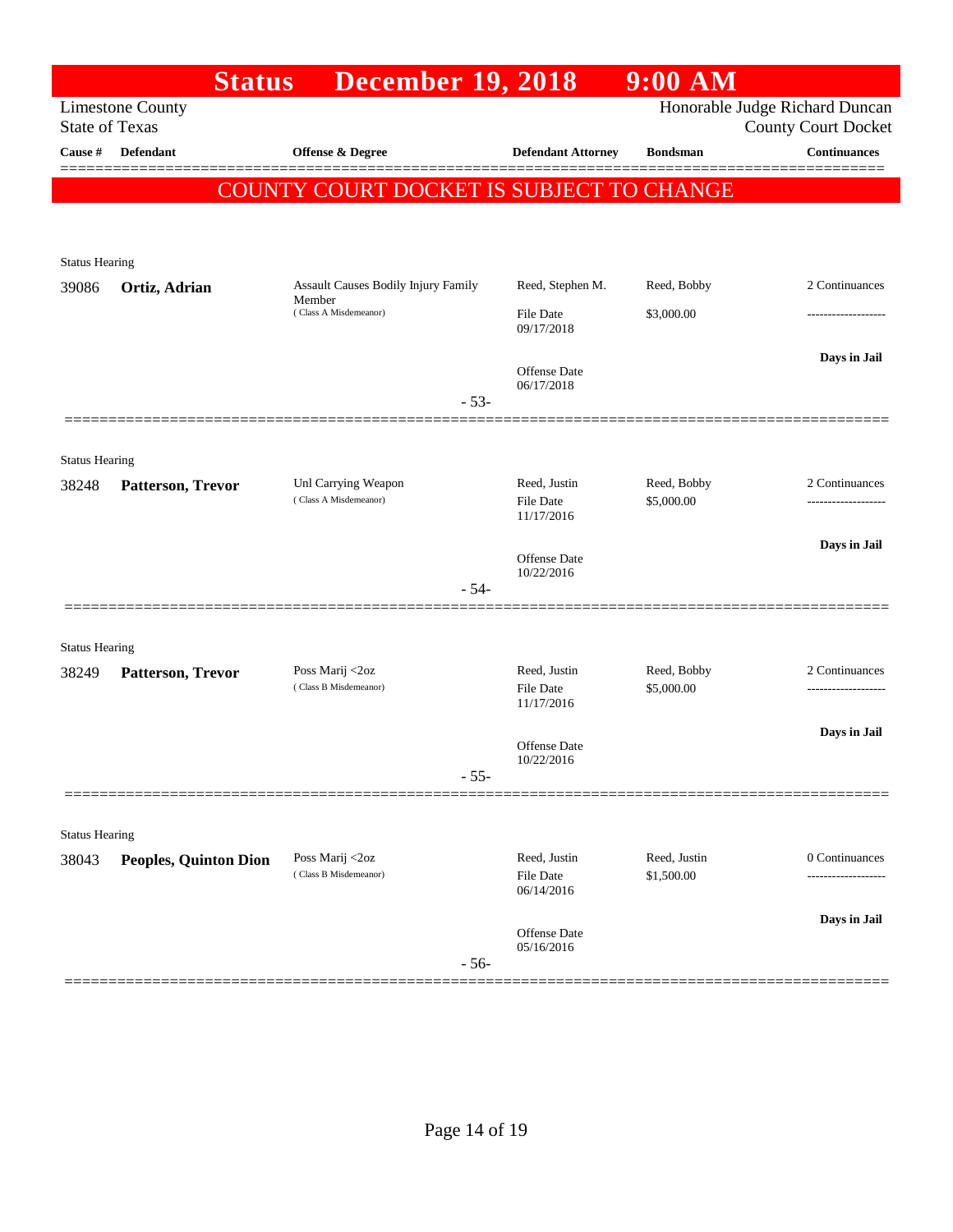|                                | <b>Status</b>                | <b>December 19, 2018</b>                                                  |                                   | $9:00$ AM                      |                                      |
|--------------------------------|------------------------------|---------------------------------------------------------------------------|-----------------------------------|--------------------------------|--------------------------------------|
| <b>State of Texas</b>          | <b>Limestone County</b>      |                                                                           |                                   | Honorable Judge Richard Duncan | <b>County Court Docket</b>           |
| Cause #                        | <b>Defendant</b>             | <b>Offense &amp; Degree</b>                                               | <b>Defendant Attorney</b>         | <b>Bondsman</b>                | <b>Continuances</b>                  |
|                                |                              | COUNTY COURT DOCKET IS SUBJECT TO CHANGE                                  |                                   |                                |                                      |
| <b>Status Hearing</b>          |                              |                                                                           |                                   |                                |                                      |
| 38044                          | <b>Peoples, Quinton Dion</b> | Poss Dangerous Drug<br>(Class A Misdemeanor)                              | File Date<br>06/14/2016           | Reed, Justin<br>\$2,000.00     | 0 Continuances<br>------------------ |
|                                |                              | $-57-$                                                                    | <b>Offense</b> Date<br>05/16/2016 |                                | Days in Jail                         |
|                                |                              |                                                                           |                                   |                                |                                      |
| <b>Review Hearing</b><br>38639 | Peoples, Tyjawon             | Poss Marij <2oz                                                           |                                   | County Bail Bonds              | 4 Continuances                       |
|                                | Onaqueen                     | (Class B Misdemeanor)                                                     | File Date<br>09/08/2017           | \$2,000.00                     |                                      |
|                                |                              | $-58-$                                                                    | <b>Offense</b> Date<br>07/28/2017 |                                | Days in Jail                         |
| <b>Review Hearing</b>          |                              |                                                                           |                                   |                                |                                      |
| 38140                          | Perkins, Anna Sharp          | Driving W/Lic Inv W/Prev<br>Conv/Susp/W/O Fin Res                         | Reed, Benjie                      |                                | 23 Continuances                      |
|                                |                              | (Class B Misdemeanor)                                                     | File Date<br>08/23/2016           |                                |                                      |
|                                |                              | - 59-                                                                     | Offense Date<br>10/13/2015        |                                | Days in Jail                         |
|                                |                              |                                                                           |                                   |                                |                                      |
| <b>Review Hearing</b><br>38431 | Powers, Christopher          | Terroristic Threat Causes Of Fear<br>Imminet SBI<br>(Class B Misdemeanor) | Spivey, Shirley<br>File Date      |                                | 13 Continuances                      |
|                                |                              |                                                                           | 04/18/2017                        |                                |                                      |
|                                |                              | $-60-$                                                                    | Offense Date<br>03/13/2017        |                                | Days in Jail                         |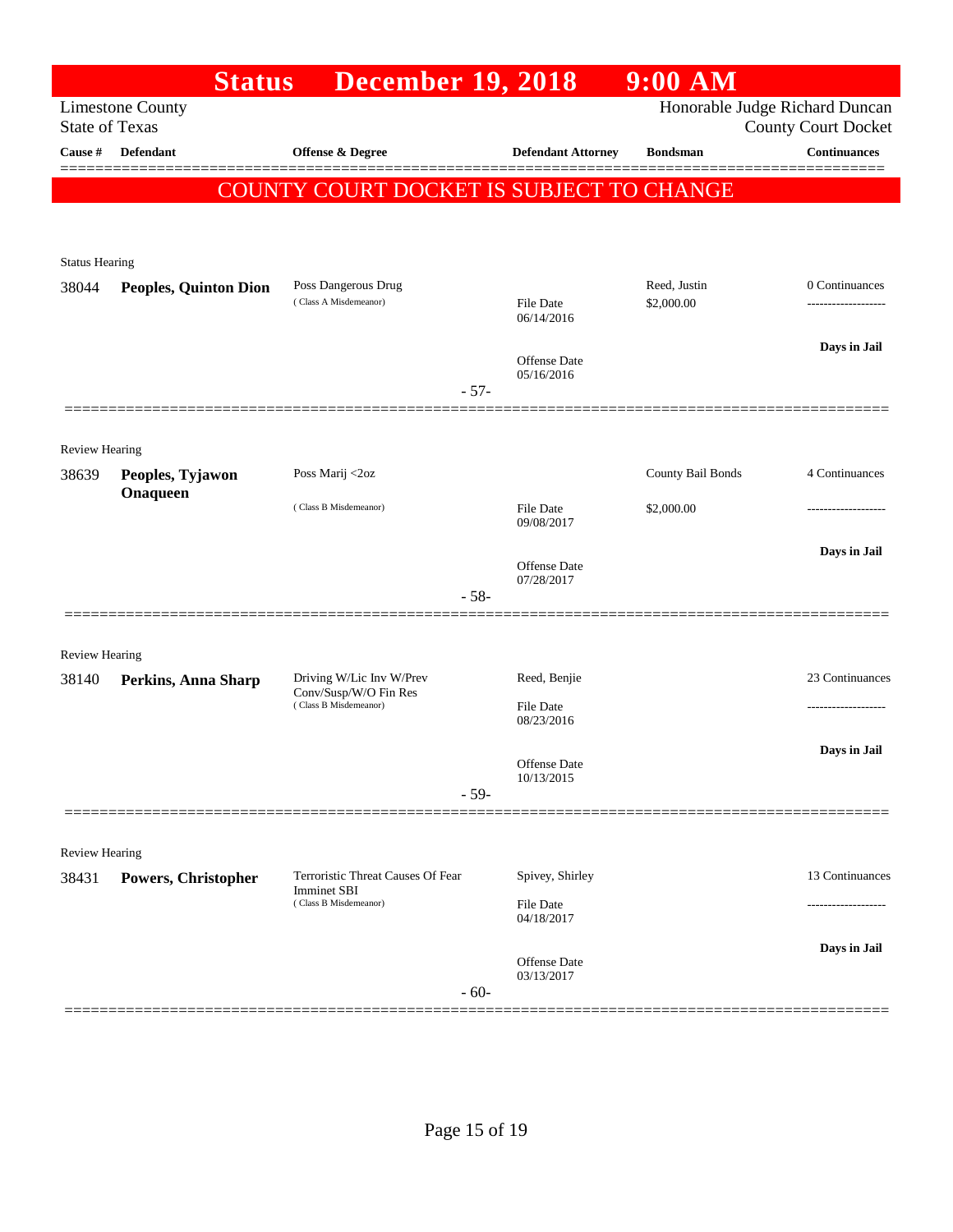|                                                  | <b>Status</b>        | <b>December 19, 2018</b>                           |        |                                | $9:00$ AM                                                    |                     |
|--------------------------------------------------|----------------------|----------------------------------------------------|--------|--------------------------------|--------------------------------------------------------------|---------------------|
| <b>Limestone County</b><br><b>State of Texas</b> |                      |                                                    |        |                                | Honorable Judge Richard Duncan<br><b>County Court Docket</b> |                     |
| Cause $\#$                                       | <b>Defendant</b>     | Offense & Degree                                   |        | <b>Defendant Attorney</b>      | <b>Bondsman</b>                                              | <b>Continuances</b> |
|                                                  |                      | COUNTY COURT DOCKET IS SUBJECT TO CHANGE           |        |                                |                                                              | ======              |
|                                                  |                      |                                                    |        |                                |                                                              |                     |
| Review Hearing                                   |                      |                                                    |        |                                |                                                              |                     |
| 38765                                            | Powers, Christopher  | Assault Cause Bodily Inj.                          |        | Spivey, Shirley                |                                                              | 5 Continuances      |
|                                                  |                      | (Class A Misdemeanor)                              |        | File Date<br>12/13/2017        |                                                              |                     |
|                                                  |                      |                                                    |        |                                |                                                              | Days in Jail        |
|                                                  |                      |                                                    |        | Offense Date<br>08/18/2017     |                                                              |                     |
|                                                  |                      |                                                    | $-61-$ |                                |                                                              |                     |
| <b>Status Hearing</b>                            |                      |                                                    |        |                                |                                                              |                     |
| 39104                                            | Radke, Taylor Ann    | Poss Cs Pg $3 < 28g$                               |        | Sanders, Raymond L.            | <b>Freebird Bail Bonds</b>                                   | 1 Continuances      |
|                                                  |                      | (Class A Misdemeanor)                              |        | <b>File Date</b><br>10/10/2018 | \$5,000.00                                                   | ------------------  |
|                                                  |                      |                                                    |        | Offense Date                   |                                                              | Days in Jail        |
|                                                  |                      |                                                    | $-62-$ | 06/06/2018                     |                                                              |                     |
|                                                  |                      |                                                    |        |                                |                                                              |                     |
| <b>Status Hearing</b>                            |                      |                                                    |        |                                |                                                              |                     |
| 38856                                            | Reyes, Rosario Renea | Driving While Intoxicated<br>(Class B Misdemeanor) |        | Reed, Benjie                   | County Bail Bonds                                            | 8 Continuances      |
|                                                  |                      |                                                    |        | <b>File Date</b><br>03/12/2018 | \$2,000.00                                                   | ------------------- |
|                                                  |                      |                                                    |        | Offense Date                   |                                                              | Days in Jail        |
|                                                  |                      |                                                    | $-63-$ | 02/18/2018                     |                                                              |                     |
|                                                  |                      |                                                    |        |                                |                                                              |                     |
| <b>Status Hearing</b>                            |                      |                                                    |        |                                |                                                              |                     |
| 39084                                            | Rivera, Jonathan     | Poss Cs Pg $3 < 28g$                               |        | Reed, Justin                   | Freebird Bail Bonds                                          | 2 Continuances      |
|                                                  | <b>Adam</b>          | (Class A Misdemeanor)                              |        | File Date<br>09/05/2018        | \$3,000.00                                                   |                     |
|                                                  |                      |                                                    |        | <b>Offense Date</b>            |                                                              | Days in Jail        |
|                                                  |                      |                                                    | $-64-$ | 06/06/2018                     |                                                              |                     |
|                                                  |                      |                                                    |        |                                |                                                              |                     |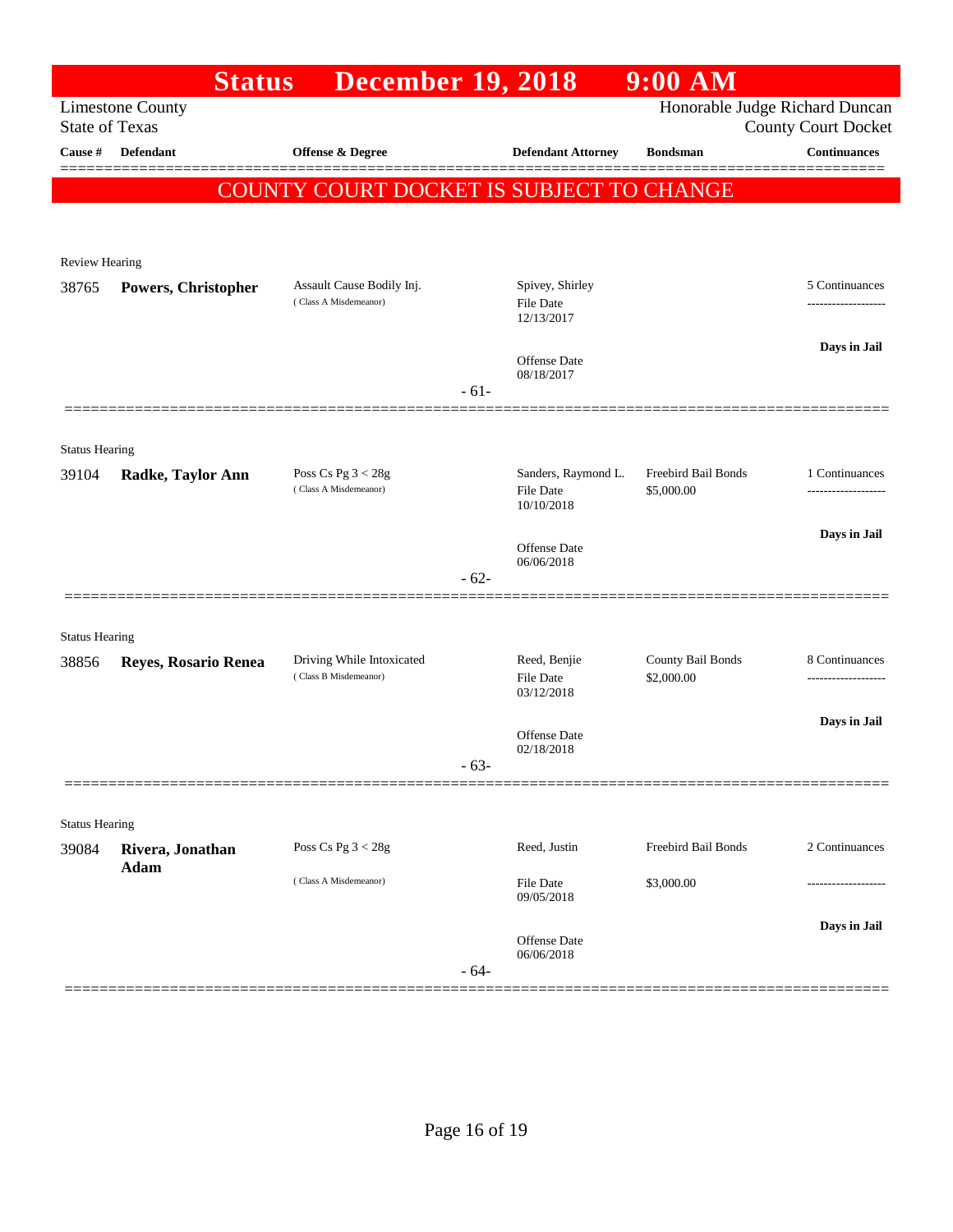|                       | <b>Status</b>               | <b>December 19, 2018</b>                                 |                                              | $9:00$ AM                         |                                                              |
|-----------------------|-----------------------------|----------------------------------------------------------|----------------------------------------------|-----------------------------------|--------------------------------------------------------------|
| <b>State of Texas</b> | <b>Limestone County</b>     |                                                          |                                              |                                   | Honorable Judge Richard Duncan<br><b>County Court Docket</b> |
| Cause #               | <b>Defendant</b>            | <b>Offense &amp; Degree</b>                              | <b>Defendant Attorney</b>                    | <b>Bondsman</b>                   | <b>Continuances</b>                                          |
|                       |                             | COUNTY COURT DOCKET IS SUBJECT TO CHANGE                 |                                              |                                   |                                                              |
|                       |                             |                                                          |                                              |                                   |                                                              |
|                       |                             |                                                          |                                              |                                   |                                                              |
| <b>Review Hearing</b> |                             |                                                          |                                              |                                   |                                                              |
| 38715                 | Roach, Sara Elizabeth       | Theft Prop <\$100 W/Prev Convic<br>(Class B Misdemeanor) | Tate, Greg<br><b>File Date</b><br>10/26/2017 | Freebird Bail Bonds<br>\$2,500.00 | 9 Continuances<br>-------------------                        |
|                       |                             |                                                          |                                              |                                   | Days in Jail                                                 |
|                       |                             | $-65-$                                                   | Offense Date<br>09/24/2017                   |                                   |                                                              |
|                       |                             |                                                          |                                              |                                   |                                                              |
| <b>Review Hearing</b> |                             |                                                          |                                              |                                   |                                                              |
| 38716                 | Roach, Sara Elizabeth       | Fail To Identify Giving False/Ficitious<br>Info          | Tate, Greg                                   | Freebird Bail Bonds               | 9 Continuances                                               |
|                       |                             | (Class B Misdemeanor)                                    | <b>File Date</b><br>10/26/2017               | \$2,500.00                        |                                                              |
|                       |                             |                                                          |                                              |                                   | Days in Jail                                                 |
|                       |                             |                                                          | Offense Date<br>09/24/2017                   |                                   |                                                              |
|                       |                             | $-66-$                                                   |                                              |                                   |                                                              |
| <b>Status Hearing</b> |                             |                                                          |                                              |                                   |                                                              |
| 38873                 | <b>Rossmoine, Nathaniel</b> | Assault Cause Bodily Inj.                                | Reed, Justin                                 | Reed, Justin                      | 7 Continuances                                               |
|                       | <b>Emerson</b>              | (Class A Misdemeanor)                                    | <b>File Date</b>                             | \$3,000.00                        |                                                              |
|                       |                             |                                                          | 04/10/2018                                   |                                   |                                                              |
|                       |                             |                                                          | Offense Date                                 |                                   | Days in Jail                                                 |
|                       |                             | $-67-$                                                   | 03/01/2018                                   |                                   |                                                              |
|                       |                             |                                                          |                                              |                                   |                                                              |
| <b>Status Hearing</b> |                             |                                                          |                                              |                                   |                                                              |
| 39074                 | Shelburne, Brian            | Poss Dangerous Drug                                      | Tate, Greg                                   | Freebird Bail Bonds               | 3 Continuances                                               |
|                       | <b>James</b>                | (Class A Misdemeanor)                                    | File Date<br>08/23/2018                      | \$3,000.00                        |                                                              |
|                       |                             |                                                          |                                              |                                   | Days in Jail                                                 |
|                       |                             | $-68-$                                                   | Offense Date<br>07/29/2018                   |                                   |                                                              |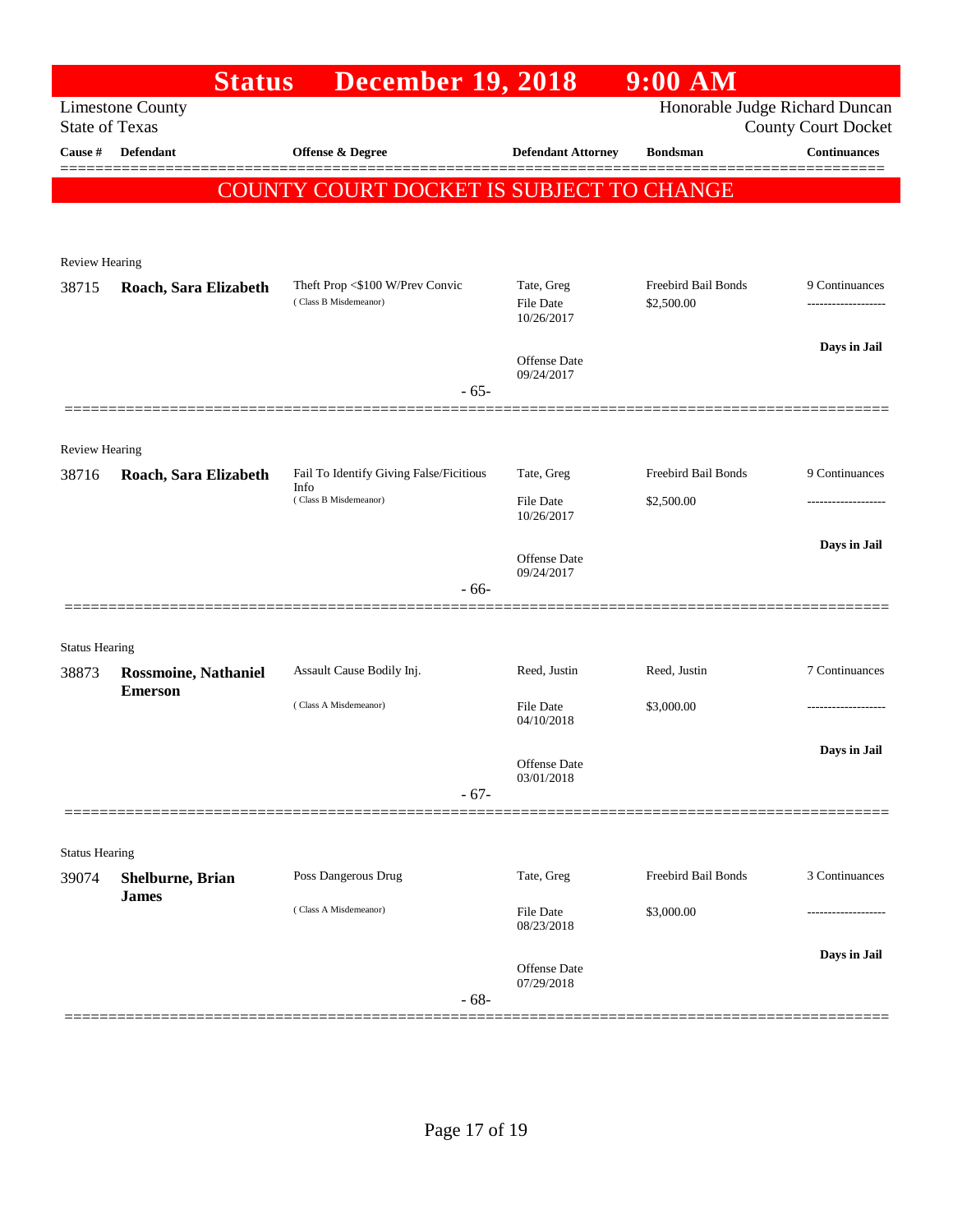|                                                  | <b>Status</b>                   | <b>December 19, 2018</b>                            |                                | $9:00$ AM                       |                                                              |
|--------------------------------------------------|---------------------------------|-----------------------------------------------------|--------------------------------|---------------------------------|--------------------------------------------------------------|
| <b>Limestone County</b><br><b>State of Texas</b> |                                 |                                                     |                                |                                 | Honorable Judge Richard Duncan<br><b>County Court Docket</b> |
| Cause #                                          | <b>Defendant</b>                | <b>Offense &amp; Degree</b>                         | <b>Defendant Attorney</b>      | <b>Bondsman</b>                 | <b>Continuances</b>                                          |
|                                                  |                                 | COUNTY COURT DOCKET IS SUBJECT TO CHANGE            |                                |                                 |                                                              |
|                                                  |                                 |                                                     |                                |                                 |                                                              |
| Theft By Check                                   |                                 |                                                     |                                |                                 |                                                              |
| 38488                                            | Smith, Tawakani                 | Theft Prop >=\$100<\$750                            | Reed, Benjie                   |                                 | 13 Continuances                                              |
|                                                  |                                 | (Class B Misdemeanor)                               | File Date<br>05/09/2017        |                                 | .                                                            |
|                                                  |                                 |                                                     | Offense Date                   |                                 | <b>71 Days in Jail</b>                                       |
|                                                  |                                 | $-69-$                                              | 06/28/2016                     |                                 |                                                              |
|                                                  |                                 |                                                     |                                |                                 |                                                              |
| <b>Status Hearing</b>                            |                                 |                                                     |                                |                                 |                                                              |
| 38837                                            | Smith, Tawakani                 | Fail To Identify Fugitive Intent Give<br>False Info | Reed, Benjie                   | Reed, Benjie                    | 6 Continuances                                               |
|                                                  |                                 | (Class A Misdemeanor)                               | <b>File Date</b><br>02/23/2018 | \$3,000.00                      |                                                              |
|                                                  |                                 |                                                     | Offense Date                   |                                 | <b>71 Days in Jail</b>                                       |
|                                                  |                                 | $-70-$                                              | 02/14/2018                     |                                 |                                                              |
|                                                  |                                 |                                                     |                                |                                 |                                                              |
| <b>Status Hearing</b>                            |                                 |                                                     |                                |                                 |                                                              |
| 38836                                            | <b>Story, Wesley Walker</b>     | Poss Marij <2oz<br>(Class B Misdemeanor)            | Reed, Benjie<br>File Date      | County Bail Bonds<br>\$2,000.00 | 6 Continuances<br>-------------------                        |
|                                                  |                                 |                                                     | 02/22/2018                     |                                 |                                                              |
|                                                  |                                 |                                                     | Offense Date                   |                                 | Days in Jail                                                 |
|                                                  |                                 | $-71-$                                              | 11/14/2017                     |                                 |                                                              |
|                                                  |                                 |                                                     |                                |                                 |                                                              |
| <b>Status Hearing</b>                            |                                 |                                                     |                                |                                 |                                                              |
| 39076                                            | <b>Thomas, Willie</b><br>Edward | Burglary Of Coin Operated/Collection<br>Machine     | Latray, Michelle J.            | Personal Bond                   | 2 Continuances                                               |
|                                                  |                                 | (Class A Misdemeanor)                               | File Date<br>08/28/2018        | \$3,000.00                      | ------------------                                           |
|                                                  |                                 |                                                     |                                |                                 | Days in Jail                                                 |
|                                                  |                                 |                                                     | Offense Date<br>01/28/2018     |                                 |                                                              |
|                                                  |                                 | $-72-$                                              |                                |                                 |                                                              |